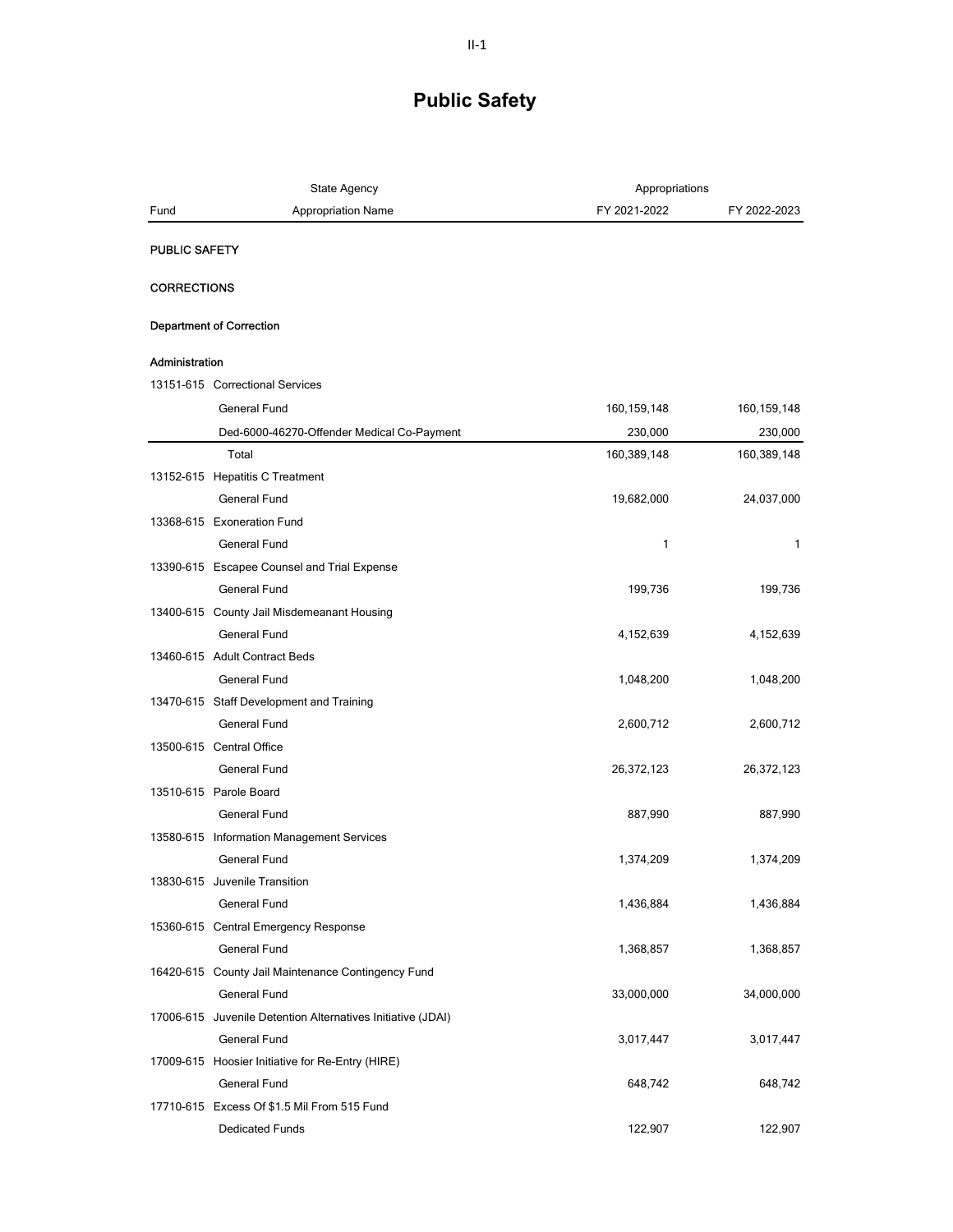|                              | <b>State Agency</b>                                         | Appropriations |              |
|------------------------------|-------------------------------------------------------------|----------------|--------------|
| Fund                         | <b>Appropriation Name</b>                                   | FY 2021-2022   | FY 2022-2023 |
|                              | 17760-615 Media and Communications                          |                |              |
|                              | <b>Dedicated Funds</b>                                      | 242,294        | 242,294      |
|                              | 17790-615 Community Corrections Programs                    |                |              |
|                              | General Fund                                                | 72,449,242     | 72,449,242   |
|                              | 31320-615 DOC Victim & Witness Assistance                   |                |              |
|                              | <b>Dedicated Funds</b>                                      | 241,797        | 241,797      |
|                              | 33310-615 Drug Abuse Prevention                             |                |              |
|                              | <b>Dedicated Funds</b>                                      | 127,500        | 127,500      |
|                              | 43912-615 Correctional Facilities Calling System            |                |              |
|                              | <b>Dedicated Funds</b>                                      | 7,736,132      | 7,736,132    |
|                              | 46825-615 Sex and Violent Offender Administration           |                |              |
|                              | <b>Dedicated Funds</b>                                      | 36,375         | 36,375       |
|                              | 47910-615 Social Security Incentive                         |                |              |
|                              | <b>Dedicated Funds</b>                                      | 31,350         | 31,350       |
|                              | 62500-615 Dept. of Correction - USDOE Grants                |                |              |
|                              | <b>Federal Funds</b>                                        | 1,122,495      | 1,122,495    |
|                              | 62510-615 Dept. of Correction-DOJ Fund                      |                |              |
|                              | <b>Federal Funds</b>                                        | 586,150        | 586,150      |
|                              | 62540-615 DOC DHHS Fund                                     |                |              |
|                              | <b>Federal Funds</b>                                        | 3,868,817      | 3,868,817    |
|                              | 62555-615 School Food Program                               |                |              |
|                              | <b>Federal Funds</b>                                        | 510,760        | 510,760      |
|                              | 71350-515 PEN Products Operating                            |                |              |
|                              | <b>Dedicated Funds</b>                                      | 3,670,323      | 3,696,960    |
|                              | 84010-615 Correctional Officer COVID-19 Hazard Pay Stipends |                |              |
|                              | <b>Federal Funds</b>                                        | 8,500,000      | 0            |
|                              | 84020-615 Stab Vests                                        |                |              |
|                              | <b>Federal Funds</b>                                        | 7,000,000      | 0            |
| <b>Administration Totals</b> |                                                             |                |              |
|                              | General Fund                                                | 328,397,930    | 333,752,930  |
|                              | <b>Dedicated Funds</b>                                      | 12,438,678     | 12,465,315   |
|                              | <b>Federal Funds</b>                                        | 21,588,222     | 6,088,222    |
|                              | Total                                                       | 362,424,830    | 352,306,467  |
|                              |                                                             |                |              |
| <b>Parole Division</b>       |                                                             |                |              |
|                              | 13490-621 Parole Division                                   |                |              |
|                              | <b>General Fund</b>                                         | 13,810,281     | 13,810,281   |
|                              | South Bend Community Re-Entry                               |                |              |
|                              | 41714-622 South Bend Community Re-Entry Center              |                |              |
|                              | Gen-1000-13480-South Bend Community Re-Entry Center         | 2,171,865      | 2,171,865    |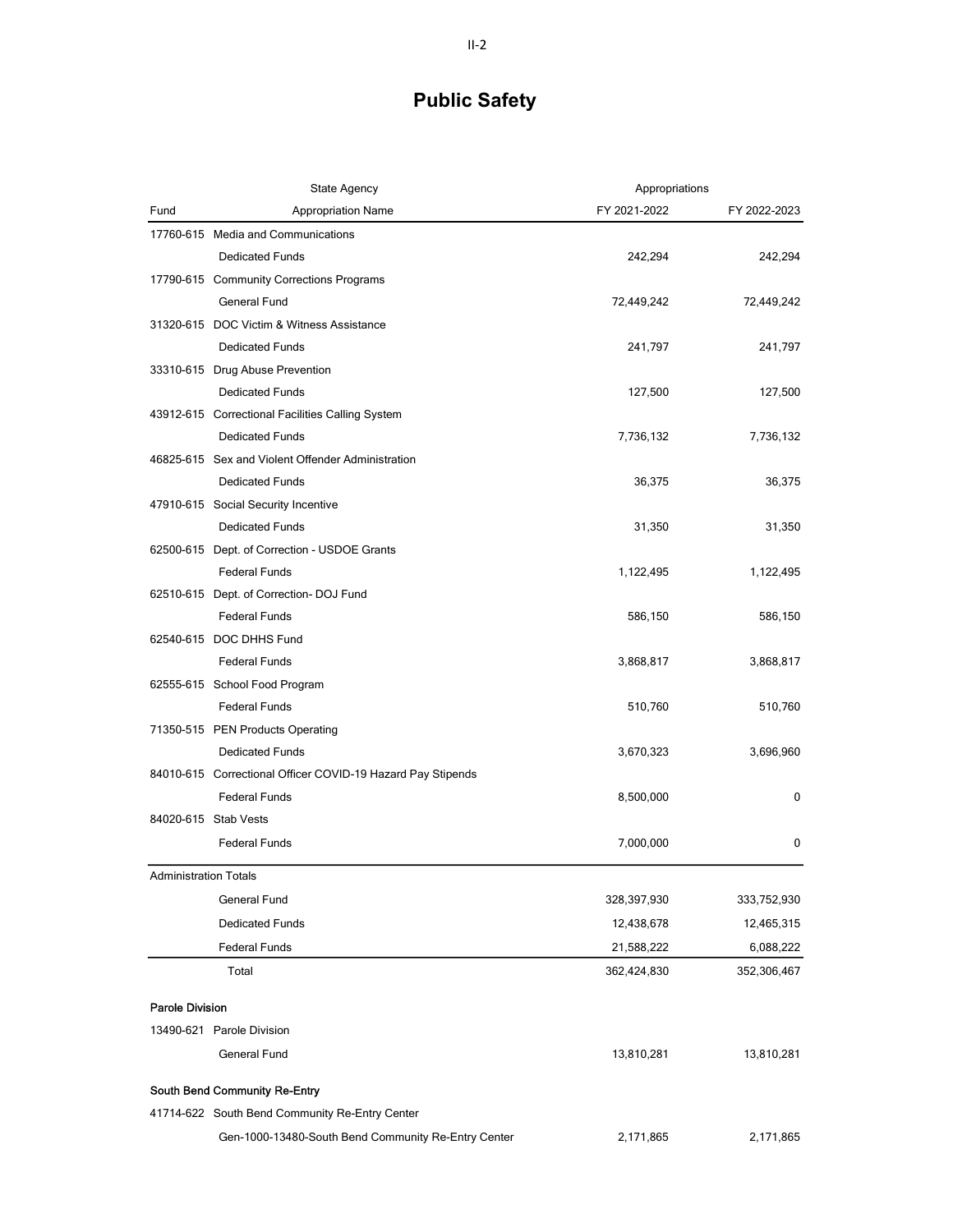|                                | <b>State Agency</b>                                        | Appropriations |              |
|--------------------------------|------------------------------------------------------------|----------------|--------------|
| Fund                           | <b>Appropriation Name</b>                                  | FY 2021-2022   | FY 2022-2023 |
|                                | Ded-1000-17800-Work Release IC 11-10-8-6.5                 | 655,820        | 655,820      |
|                                | Total                                                      | 2,827,685      | 2,827,685    |
| <b>Correctional Facilities</b> |                                                            |                |              |
|                                | <b>Heritage Trail Correctional Facility</b>                |                |              |
|                                | 13450-623 Heritage Trail Correctional Facility             |                |              |
|                                | <b>General Fund</b>                                        | 8,738,507      | 8,738,507    |
|                                | Chain O' Lakes Correctional Facility                       |                |              |
|                                | 13520-614 Chain O' Lakes Correctional Facility             |                |              |
|                                | <b>General Fund</b>                                        | 1,864,864      | 1,864,864    |
| Indiana State Prison           |                                                            |                |              |
|                                | 13550-620 Indiana State Prison                             |                |              |
|                                | General Fund                                               | 42,199,259     | 42,199,259   |
|                                | 71420-515 State Prison - PEN/Industries                    |                |              |
|                                | Dedicated Funds                                            | 1,617,041      | 1,623,093    |
|                                | Indiana State Prison Totals                                |                |              |
|                                | <b>General Fund</b>                                        | 42,199,259     | 42, 199, 259 |
|                                | <b>Dedicated Funds</b>                                     | 1,617,041      | 1,623,093    |
|                                | Total                                                      | 43,816,300     | 43,822,352   |
|                                | <b>Pendleton Correctional Facility</b>                     |                |              |
|                                | 13610-630 Pendleton Correctional Facility                  |                |              |
|                                | <b>General Fund</b>                                        | 38,291,161     | 38,291,161   |
|                                | 71430-515 Pendleton Correctional Facility - PEN/Industries |                |              |
|                                | <b>Dedicated Funds</b>                                     | 250,000        | 250,000      |
|                                | Pendleton Correctional Facility Totals                     |                |              |
|                                | General Fund                                               | 38,291,161     | 38,291,161   |
|                                | Dedicated Funds                                            | 250,000        | 250,000      |
|                                | Total                                                      | 38,541,161     | 38,541,161   |
| Indiana Women's Prison         |                                                            |                |              |
|                                | 13640-640 Indiana Women's Prison                           |                |              |
|                                | General Fund                                               | 14,298,465     | 14,298,465   |
|                                | <b>Putnamville Correctional Facility</b>                   |                |              |
|                                | 13670-650 Putnamville Correctional Facility                |                |              |
|                                | General Fund                                               | 36, 192, 143   | 36, 192, 143 |
|                                |                                                            |                |              |

71440-515 Putnamville Correctional Facility - PEN/Industries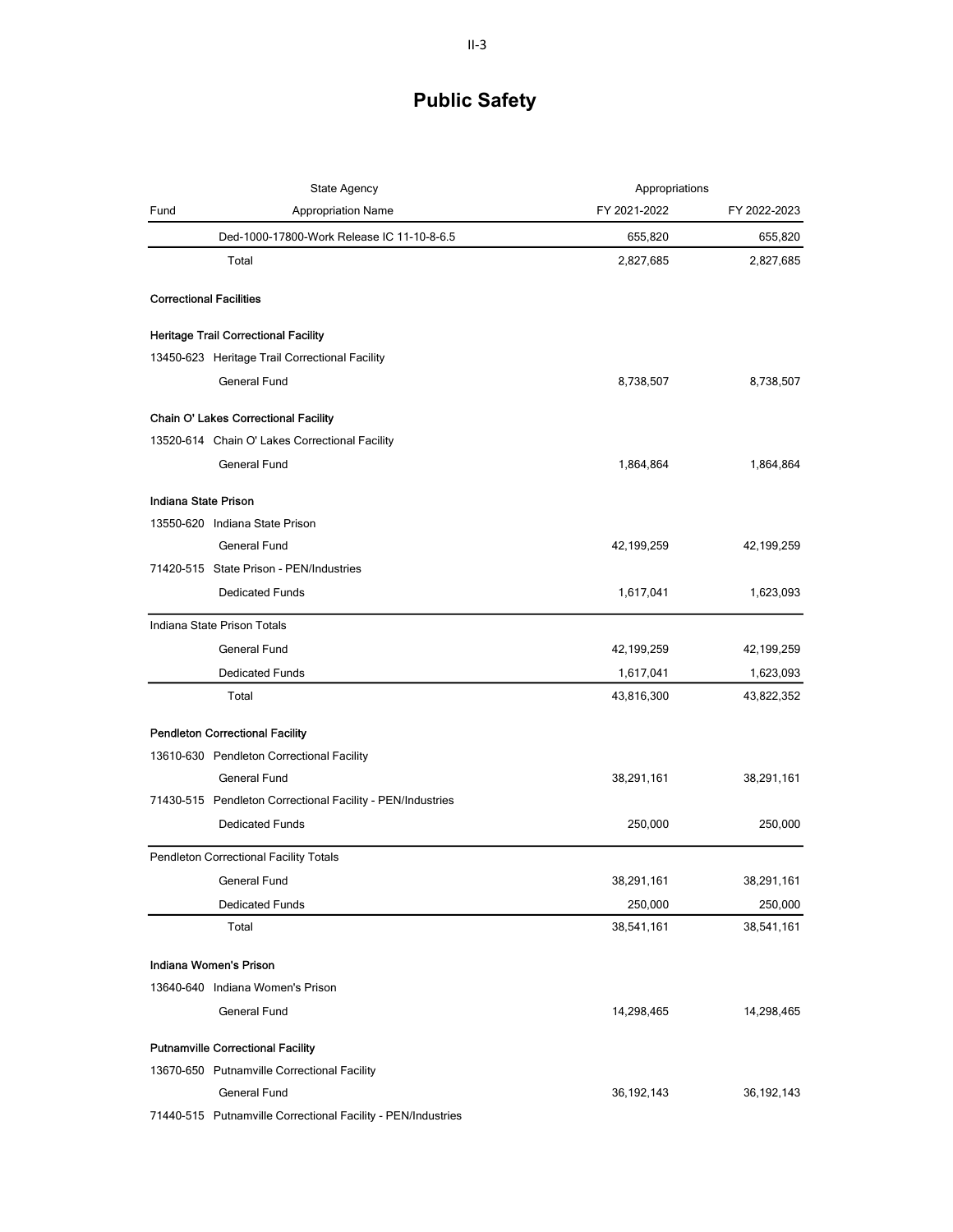|      | State Agency                                                 | Appropriations |              |
|------|--------------------------------------------------------------|----------------|--------------|
| Fund | <b>Appropriation Name</b>                                    | FY 2021-2022   | FY 2022-2023 |
|      | <b>Dedicated Funds</b>                                       | 500,000        | 500,000      |
|      | <b>Putnamville Correctional Facility Totals</b>              |                |              |
|      | <b>General Fund</b>                                          | 36, 192, 143   | 36, 192, 143 |
|      | <b>Dedicated Funds</b>                                       | 500,000        | 500,000      |
|      | Total                                                        | 36,692,143     | 36,692,143   |
|      | <b>Wabash Valley Correctional Facility</b>                   |                |              |
|      | 13730-665 Wabash Valley Correctional Facility                |                |              |
|      | <b>General Fund</b>                                          | 46,998,687     | 46,998,687   |
|      | 71470-515 Wabash Valley Correctional Facility - PEN          |                |              |
|      | <b>Dedicated Funds</b>                                       | 4,475,169      | 4,567,674    |
|      | Wabash Valley Correctional Facility Totals                   |                |              |
|      | <b>General Fund</b>                                          | 46,998,687     | 46,998,687   |
|      | <b>Dedicated Funds</b>                                       | 4,475,169      | 4,567,674    |
|      | Total                                                        | 51,473,856     | 51,566,361   |
|      | Indianapolis Re-Entry Education Facility                     |                |              |
|      | 13710-660 Indianapolis Re-Entry Education Facility           |                |              |
|      | <b>General Fund</b>                                          | 700,000        | 700,000      |
|      | <b>Madison Correctional Facility</b>                         |                |              |
|      | 13740-667 Madison Correctional Facility                      |                |              |
|      | <b>General Fund</b>                                          | 13,369,949     | 13,369,949   |
|      | <b>Branchville Correctional Facility</b>                     |                |              |
|      | 13760-675 Branchville Correctional Facility                  |                |              |
|      | General Fund                                                 | 19,704,237     | 19,704,237   |
|      | 71480-515 Branchville Correctional Facility - PEN/Industries |                |              |
|      | <b>Dedicated Funds</b>                                       | 409,624        | 411,866      |
|      | <b>Branchville Correctional Facility Totals</b>              |                |              |
|      | <b>General Fund</b>                                          | 19,704,237     | 19,704,237   |
|      | <b>Dedicated Funds</b>                                       | 409,624        | 411,866      |
|      | Total                                                        | 20,113,861     | 20,116,103   |
|      | <b>Westville Correctional Facility</b>                       |                |              |
|      | 13780-680 Westville Correctional Facility                    |                |              |
|      | <b>General Fund</b>                                          | 51,275,569     | 51,275,569   |
|      | 71460-515 Westville Correctional Facility - PEN/Industries   |                |              |
|      | <b>Dedicated Funds</b>                                       | 542,302        | 545,366      |

Westville Correctional Facility Totals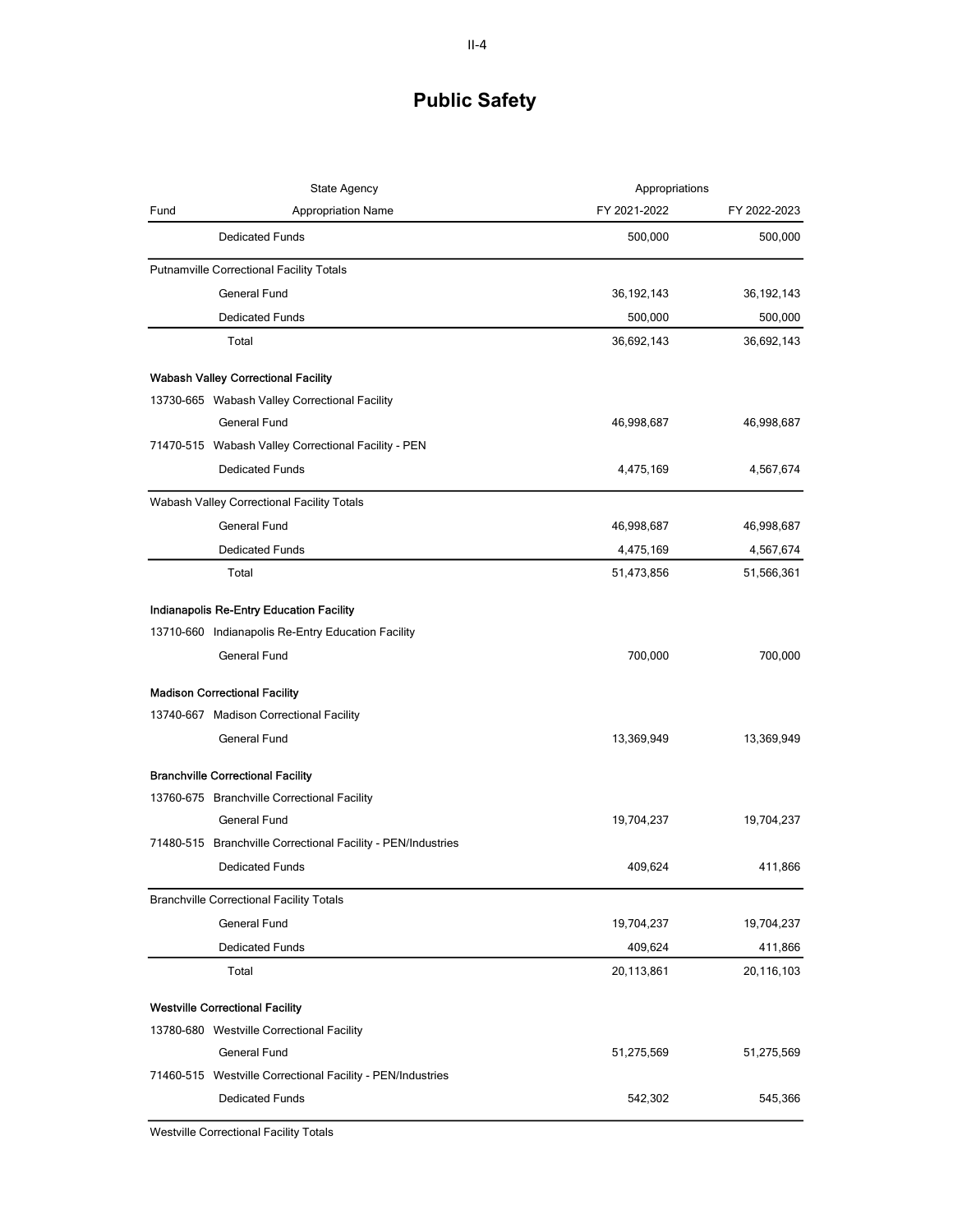|      | State Agency                                                | Appropriations |              |
|------|-------------------------------------------------------------|----------------|--------------|
| Fund | <b>Appropriation Name</b>                                   | FY 2021-2022   | FY 2022-2023 |
|      | <b>General Fund</b>                                         | 51,275,569     | 51,275,569   |
|      | <b>Dedicated Funds</b>                                      | 542,302        | 545,366      |
|      | Total                                                       | 51,817,871     | 51,820,935   |
|      | Rockville Correctional Facility for Women                   |                |              |
|      | 13810-685 Rockville Correctional Facility for Women         |                |              |
|      | <b>General Fund</b>                                         | 18,596,713     | 18,596,713   |
|      | 71500-515 Rockville Correctional Facility - PEN/Industries  |                |              |
|      | <b>Dedicated Funds</b>                                      | 376,831        | 377,735      |
|      | Rockville Correctional Facility for Women Totals            |                |              |
|      | <b>General Fund</b>                                         | 18,596,713     | 18,596,713   |
|      | <b>Dedicated Funds</b>                                      | 376,831        | 377,735      |
|      | Total                                                       | 18,973,544     | 18,974,448   |
|      | <b>Plainfield Correctional Facility</b>                     |                |              |
|      | 13840-690 Plainfield Correctional Facility                  |                |              |
|      | <b>General Fund</b>                                         | 27,909,948     | 27,909,948   |
|      | 71380-515 Plainfield Correctional Facility - PEN/Industries |                |              |
|      | <b>Dedicated Funds</b>                                      | 1,652,709      | 1,699,231    |
|      | 71400-515 Commissary                                        |                |              |
|      | <b>Dedicated Funds</b>                                      | 22,144,936     | 23,020,282   |
|      | Plainfield Correctional Facility Totals                     |                |              |
|      | <b>General Fund</b>                                         | 27,909,948     | 27,909,948   |
|      | <b>Dedicated Funds</b>                                      | 23,797,645     | 24,719,513   |
|      | Total                                                       | 51,707,593     | 52,629,461   |
|      | <b>Reception and Diagnostic Center</b>                      |                |              |
|      | 13850-695 Reception and Diagnostic Center                   |                |              |
|      | General Fund                                                | 17,469,295     | 17,469,295   |
|      | <b>Miami Correctional Facility</b>                          |                |              |
|      | 13600-618 Miami Correctional Facility                       |                |              |
|      | General Fund                                                | 35,728,845     | 35,728,845   |
|      | 71540-515 Miami Correctional Facility - PEN/Industries      |                |              |
|      | <b>Dedicated Funds</b>                                      | 4,794,324      | 4,873,185    |
|      | Miami Correctional Facility Totals                          |                |              |
|      | General Fund                                                | 35,728,845     | 35,728,845   |
|      | <b>Dedicated Funds</b>                                      | 4,794,324      | 4,873,185    |
|      | Total                                                       | 40,523,169     | 40,602,030   |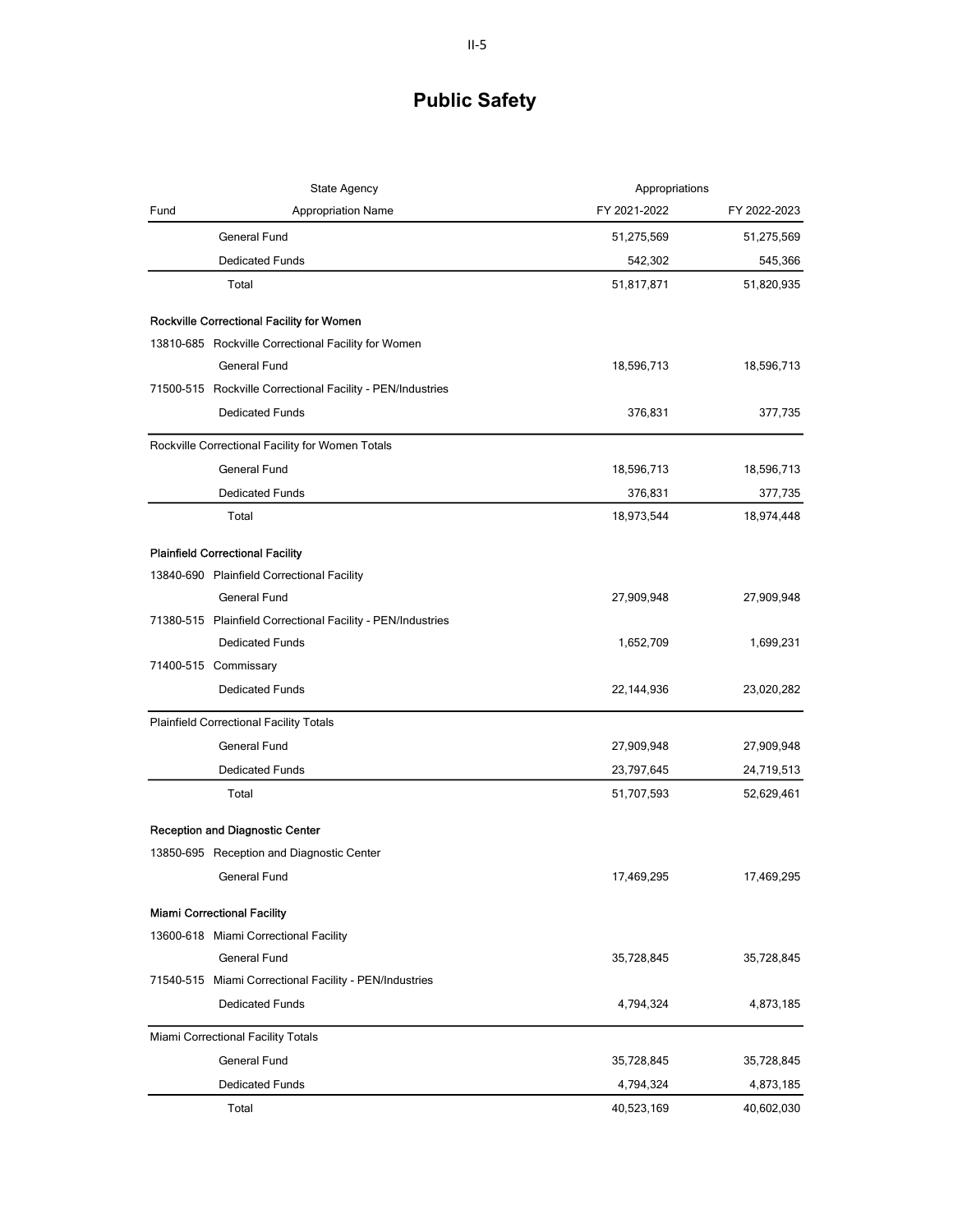|                         | <b>State Agency</b>                                    | Appropriations |               |
|-------------------------|--------------------------------------------------------|----------------|---------------|
| Fund                    | <b>Appropriation Name</b>                              | FY 2021-2022   | FY 2022-2023  |
|                         | <b>New Castle Correctional Facility</b>                |                |               |
|                         | 13650-645 New Castle Correctional Facility             |                |               |
|                         | <b>General Fund</b>                                    | 41,398,400     | 41,398,400    |
|                         |                                                        |                |               |
|                         | <b>Edinburgh Correctional Facility</b>                 |                |               |
|                         | 13860-697 Edinburgh Correctional Facility              |                |               |
|                         | General Fund                                           | 4,722,635      | 4,722,635     |
|                         | <b>Correctional Facilities Totals</b>                  |                |               |
|                         | General Fund                                           | 443,269,422    | 443,269,422   |
|                         | <b>Dedicated Funds</b>                                 | 38,386,640     | 39,561,547    |
|                         | Total                                                  | 481,656,062    | 482,830,969   |
|                         | <b>Madison Correctional Facility</b>                   |                |               |
| Juvenile Facilities     |                                                        |                |               |
|                         | 13700-616 North Central Juvenile Correctional Facility |                |               |
|                         | General Fund                                           | 13,620,064     | 13,620,064    |
|                         | 13720-661 LaPorte Juvenile Correctional Facility       |                |               |
|                         | <b>General Fund</b>                                    | 4,505,910      | 4,505,910     |
|                         | 13680-655 Pendleton Juvenile Correctional Facility     |                |               |
|                         | General Fund                                           | 19,221,185     | 19,221,185    |
|                         | Juvenile Facilities Totals                             |                |               |
|                         | General Fund                                           | 37,347,159     | 37,347,159    |
|                         | Department of Correction Totals                        |                |               |
|                         | General Fund                                           | 824,996,657    | 830, 351, 657 |
|                         | <b>Dedicated Funds</b>                                 | 51,481,138     | 52,682,682    |
|                         | <b>Federal Funds</b>                                   | 21,588,222     | 6,088,222     |
|                         | Total                                                  | 898,066,017    | 889,122,561   |
| <b>Other Correction</b> |                                                        |                |               |
|                         | <b>Department of Administration</b>                    |                |               |
|                         | 11640-061 Department of Correction Ombudsman Bureau    |                |               |
|                         | General Fund                                           | 202,438        | 202,438       |
|                         | <b>CORRECTIONS TOTALS</b>                              |                |               |
|                         | General Fund                                           | 825,199,095    | 830,554,095   |
|                         | <b>Dedicated Funds</b>                                 | 51,481,138     | 52,682,682    |
|                         | <b>Federal Funds</b>                                   | 21,588,222     | 6,088,222     |
|                         | Total                                                  | 898,268,455    | 889,324,999   |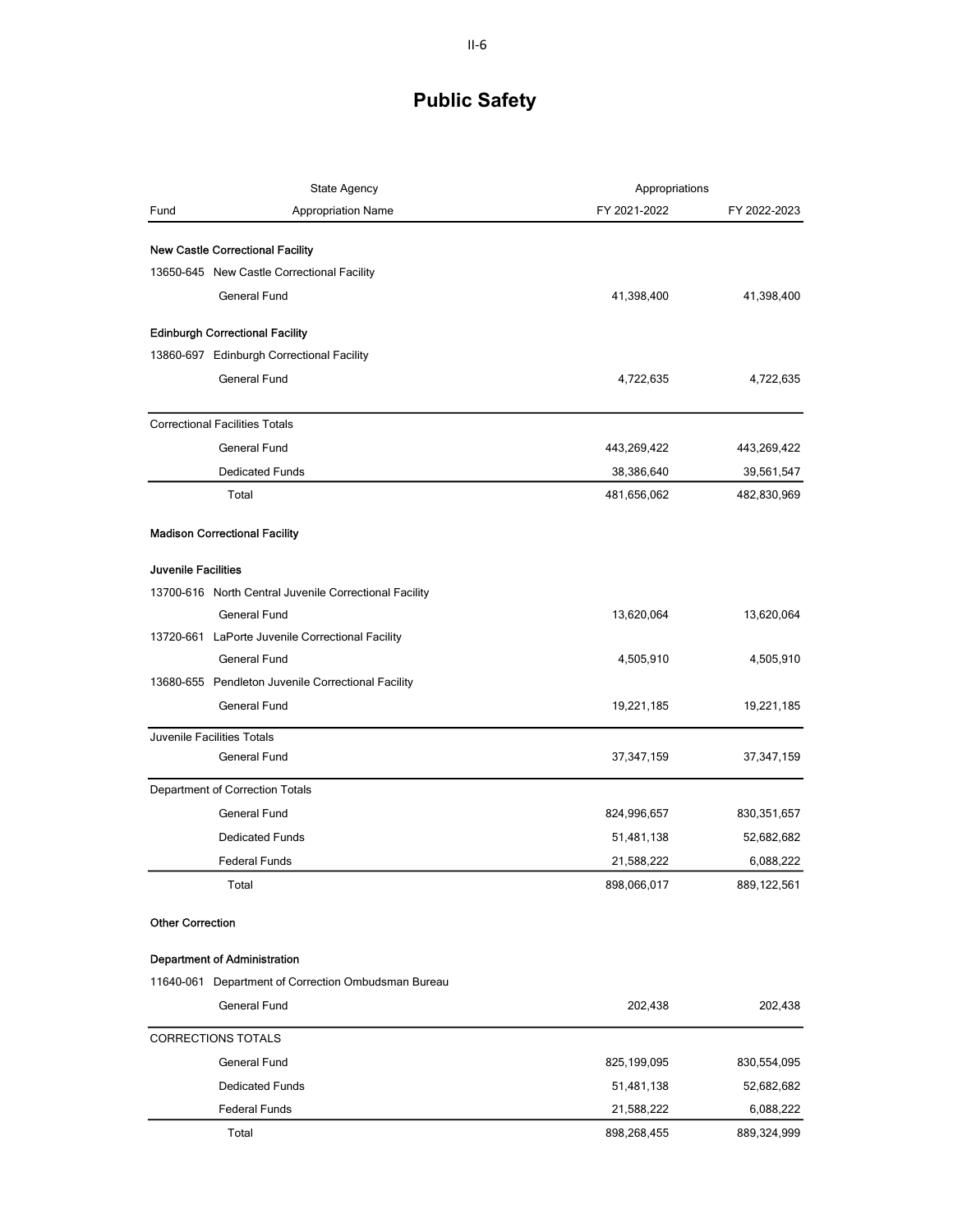|                     | <b>State Agency</b>                                         | Appropriations |              |
|---------------------|-------------------------------------------------------------|----------------|--------------|
| Fund                | <b>Appropriation Name</b>                                   | FY 2021-2022   | FY 2022-2023 |
|                     |                                                             |                |              |
|                     | <b>LAW ENFORCEMENT</b>                                      |                |              |
| <b>State Police</b> |                                                             |                |              |
|                     | 12755-100 Indiana Intelligence Fusion Center                |                |              |
|                     | <b>General Fund</b>                                         | 1,254,309      | 1,254,309    |
|                     | 13076-100 ISP OPEB Contribution                             |                |              |
|                     | General Fund                                                | 5,964,305      | 6,006,409    |
|                     | 13117-100 Forensic and Health Sciences Laboratories         |                |              |
|                     | General Fund                                                | 12,522,368     | 12,522,368   |
|                     | Ded-2270-32830-Motor Carrier Regulation Fund                | 464,960        | 464,960      |
|                     | Total                                                       | 12,987,328     | 12,987,328   |
|                     | 13162-100 Internet Crimes Against Children Fund             |                |              |
|                     | TFI-1000-13148 High Tech Crimes Unit Program                | 1,000,000      | 1,000,000    |
|                     | 14900-100 Indiana State Police and Motor Carrier Inspection |                |              |
|                     | General Fund                                                | 154,406,570    | 154,406,570  |
|                     | Ded-2270-32830-Motor Carrier Regulation Fund                | 5,041,673      | 5,041,673    |
|                     | Total                                                       | 159,448,243    | 159,448,243  |
|                     | 14910-100 Retirement Pension Fund                           |                |              |
|                     | General Fund                                                |                |              |
|                     | 14920-100 Pre-1987 Retirement                               | 25,255,100     | 25,255,100   |
|                     |                                                             |                |              |
|                     | General Fund                                                | 5,450,000      | 5,450,000    |
|                     | 14990-100 Benefit Trust Fund                                |                |              |
|                     | General Fund                                                | 6,000,000      | 6,000,000    |
|                     | 15158-100 ISP Salary Matrix Adjustment                      |                |              |
|                     | <b>General Fund</b>                                         | 0              | 4,025,000    |
|                     | 16720-100 Enforcement Aid                                   |                |              |
|                     | <b>General Fund</b>                                         | 59,791         | 59,791       |
|                     | 17380-100 Insurance Recovery                                |                |              |
|                     | <b>Dedicated Funds</b>                                      | 280,000        | 280,000      |
|                     | 32210-100 State Police Training                             |                |              |
|                     | <b>Dedicated Funds</b>                                      | 339,857        | 339,857      |
|                     | 32720-100 Odometer Fraud Investigation                      |                |              |
|                     | <b>Dedicated Funds</b>                                      | 170,000        | 170,000      |
|                     | 33210-100 Drug Interdiction                                 |                |              |
|                     | <b>Dedicated Funds</b>                                      | 202,249        | 202,249      |
|                     | 38110-100 Accident Reporting                                |                |              |
|                     | <b>Dedicated Funds</b>                                      | 4,122          | 4,122        |
|                     | 44180-100 Project Income/Grant                              |                |              |
|                     | <b>Dedicated Funds</b>                                      | 815,000        | 815,000      |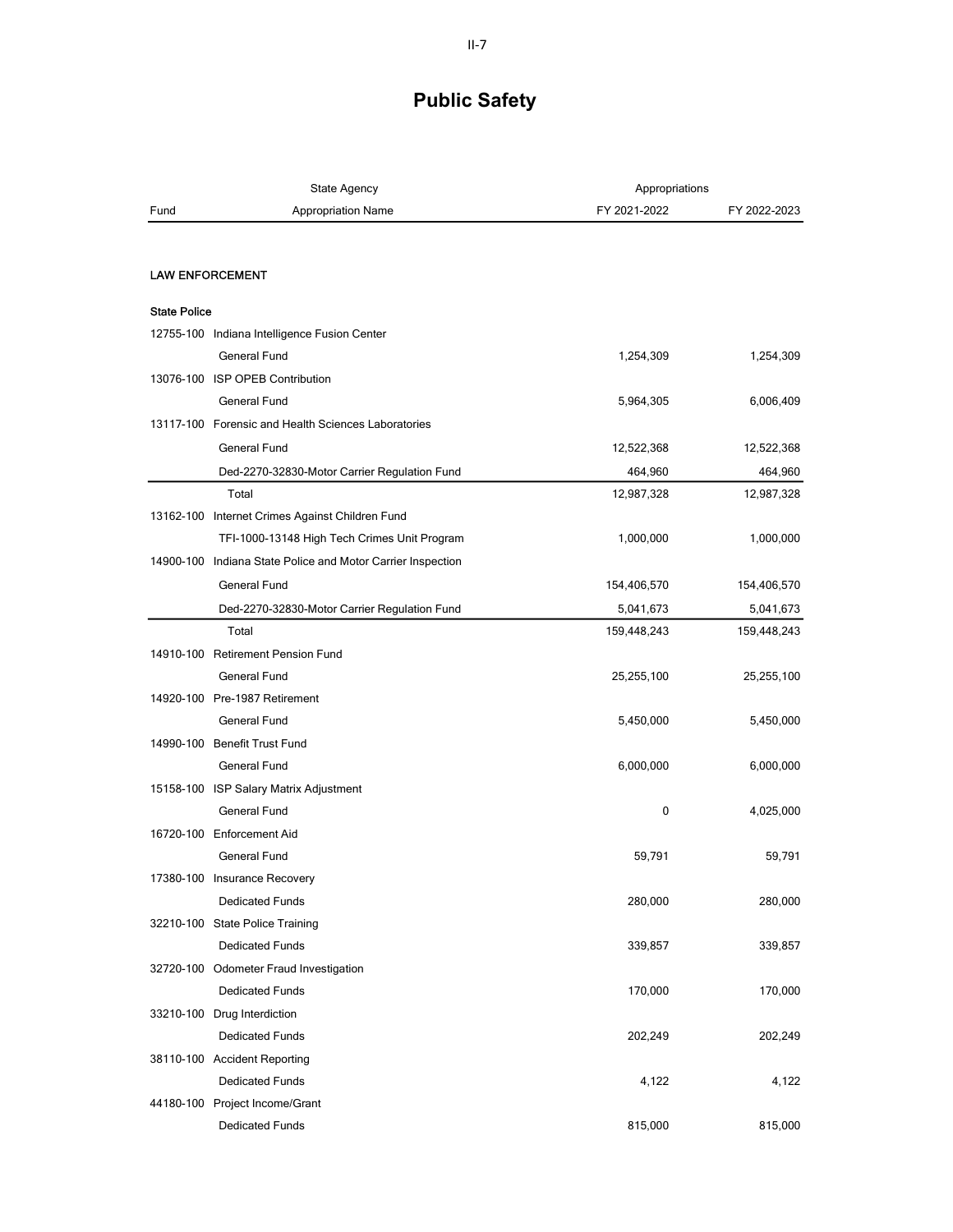| FY 2021-2022<br>Fund<br><b>Appropriation Name</b><br>FY 2022-2023<br>44470-100 Fingerprint (FBI Print)<br><b>Dedicated Funds</b><br>1,206,000<br>1,206,000<br>44510-100 Donation Not For Profits<br><b>Dedicated Funds</b><br>3,170,000<br>3,170,000<br>44860-100 US Attorney General Forfeited<br><b>Dedicated Funds</b><br>47,845<br>47,845<br>48450-100 ISP Youth Education, Museum & Memorial<br>185,200<br><b>Dedicated Funds</b><br>185,200<br>57910-100 DNA Sample Processing<br><b>Dedicated Funds</b><br>1,776,907<br>1,776,907<br>71671-100 ISP Aviation Rotary Fund<br>75,000<br><b>Dedicated Funds</b><br>75,000<br>73821-100 State Police Health Insurance<br><b>Dedicated Funds</b><br>32,947,952<br>32,947,952<br>76010-100 State Police 401h<br><b>Dedicated Funds</b><br>9,530<br>9,530<br>77010-100 Isp 115 Health Trust Fund<br>4,060,260<br><b>Dedicated Funds</b><br>4,060,260<br>60800-100 ISP DOJ Fund<br>2,062,072<br><b>Federal Funds</b><br>2,062,072<br>TFI-8016-60800-Department of Justice<br>2,102,844<br>2,102,844<br>Total<br>4,164,916<br>4,164,916<br>60810-100 ISP DOT Fund<br><b>Federal Funds</b><br>8,504,047<br>8,504,047<br>2,468,068<br>TFI-8020-60810-U.S. Department of Transportation<br>2,468,068<br>Total<br>10,972,115<br>10,972,115<br>60820-100 ISP DHS Fund<br><b>Federal Funds</b><br>336,666<br>336,666<br>84030-100 COVID-19 Hazard Pay Stipends<br><b>Federal Funds</b><br>2,000,000<br>0<br>84040-100 Body Cameras<br><b>Federal Funds</b><br>20,000,000<br>0<br>84050-100 Local Unit Body Camera Grants<br><b>Federal Funds</b><br>5,000,000<br>5,000,000<br>84060-100 MAAC First Responder Regional Training Pilot<br>Federal Funds<br>250,000<br>250,000<br><b>State Police Totals</b><br>General Fund<br>210,912,443<br>214,979,547<br><b>Dedicated Funds</b><br>50,796,555<br>50,796,555<br><b>Federal Funds</b><br>38, 152, 785<br>16, 152, 785 | <b>State Agency</b> | Appropriations |  |
|--------------------------------------------------------------------------------------------------------------------------------------------------------------------------------------------------------------------------------------------------------------------------------------------------------------------------------------------------------------------------------------------------------------------------------------------------------------------------------------------------------------------------------------------------------------------------------------------------------------------------------------------------------------------------------------------------------------------------------------------------------------------------------------------------------------------------------------------------------------------------------------------------------------------------------------------------------------------------------------------------------------------------------------------------------------------------------------------------------------------------------------------------------------------------------------------------------------------------------------------------------------------------------------------------------------------------------------------------------------------------------------------------------------------------------------------------------------------------------------------------------------------------------------------------------------------------------------------------------------------------------------------------------------------------------------------------------------------------------------------------------------------------------------------------------------------------------------------------------------------------------------------------------------|---------------------|----------------|--|
|                                                                                                                                                                                                                                                                                                                                                                                                                                                                                                                                                                                                                                                                                                                                                                                                                                                                                                                                                                                                                                                                                                                                                                                                                                                                                                                                                                                                                                                                                                                                                                                                                                                                                                                                                                                                                                                                                                              |                     |                |  |
|                                                                                                                                                                                                                                                                                                                                                                                                                                                                                                                                                                                                                                                                                                                                                                                                                                                                                                                                                                                                                                                                                                                                                                                                                                                                                                                                                                                                                                                                                                                                                                                                                                                                                                                                                                                                                                                                                                              |                     |                |  |
|                                                                                                                                                                                                                                                                                                                                                                                                                                                                                                                                                                                                                                                                                                                                                                                                                                                                                                                                                                                                                                                                                                                                                                                                                                                                                                                                                                                                                                                                                                                                                                                                                                                                                                                                                                                                                                                                                                              |                     |                |  |
|                                                                                                                                                                                                                                                                                                                                                                                                                                                                                                                                                                                                                                                                                                                                                                                                                                                                                                                                                                                                                                                                                                                                                                                                                                                                                                                                                                                                                                                                                                                                                                                                                                                                                                                                                                                                                                                                                                              |                     |                |  |
|                                                                                                                                                                                                                                                                                                                                                                                                                                                                                                                                                                                                                                                                                                                                                                                                                                                                                                                                                                                                                                                                                                                                                                                                                                                                                                                                                                                                                                                                                                                                                                                                                                                                                                                                                                                                                                                                                                              |                     |                |  |
|                                                                                                                                                                                                                                                                                                                                                                                                                                                                                                                                                                                                                                                                                                                                                                                                                                                                                                                                                                                                                                                                                                                                                                                                                                                                                                                                                                                                                                                                                                                                                                                                                                                                                                                                                                                                                                                                                                              |                     |                |  |
|                                                                                                                                                                                                                                                                                                                                                                                                                                                                                                                                                                                                                                                                                                                                                                                                                                                                                                                                                                                                                                                                                                                                                                                                                                                                                                                                                                                                                                                                                                                                                                                                                                                                                                                                                                                                                                                                                                              |                     |                |  |
|                                                                                                                                                                                                                                                                                                                                                                                                                                                                                                                                                                                                                                                                                                                                                                                                                                                                                                                                                                                                                                                                                                                                                                                                                                                                                                                                                                                                                                                                                                                                                                                                                                                                                                                                                                                                                                                                                                              |                     |                |  |
|                                                                                                                                                                                                                                                                                                                                                                                                                                                                                                                                                                                                                                                                                                                                                                                                                                                                                                                                                                                                                                                                                                                                                                                                                                                                                                                                                                                                                                                                                                                                                                                                                                                                                                                                                                                                                                                                                                              |                     |                |  |
|                                                                                                                                                                                                                                                                                                                                                                                                                                                                                                                                                                                                                                                                                                                                                                                                                                                                                                                                                                                                                                                                                                                                                                                                                                                                                                                                                                                                                                                                                                                                                                                                                                                                                                                                                                                                                                                                                                              |                     |                |  |
|                                                                                                                                                                                                                                                                                                                                                                                                                                                                                                                                                                                                                                                                                                                                                                                                                                                                                                                                                                                                                                                                                                                                                                                                                                                                                                                                                                                                                                                                                                                                                                                                                                                                                                                                                                                                                                                                                                              |                     |                |  |
|                                                                                                                                                                                                                                                                                                                                                                                                                                                                                                                                                                                                                                                                                                                                                                                                                                                                                                                                                                                                                                                                                                                                                                                                                                                                                                                                                                                                                                                                                                                                                                                                                                                                                                                                                                                                                                                                                                              |                     |                |  |
|                                                                                                                                                                                                                                                                                                                                                                                                                                                                                                                                                                                                                                                                                                                                                                                                                                                                                                                                                                                                                                                                                                                                                                                                                                                                                                                                                                                                                                                                                                                                                                                                                                                                                                                                                                                                                                                                                                              |                     |                |  |
|                                                                                                                                                                                                                                                                                                                                                                                                                                                                                                                                                                                                                                                                                                                                                                                                                                                                                                                                                                                                                                                                                                                                                                                                                                                                                                                                                                                                                                                                                                                                                                                                                                                                                                                                                                                                                                                                                                              |                     |                |  |
|                                                                                                                                                                                                                                                                                                                                                                                                                                                                                                                                                                                                                                                                                                                                                                                                                                                                                                                                                                                                                                                                                                                                                                                                                                                                                                                                                                                                                                                                                                                                                                                                                                                                                                                                                                                                                                                                                                              |                     |                |  |
|                                                                                                                                                                                                                                                                                                                                                                                                                                                                                                                                                                                                                                                                                                                                                                                                                                                                                                                                                                                                                                                                                                                                                                                                                                                                                                                                                                                                                                                                                                                                                                                                                                                                                                                                                                                                                                                                                                              |                     |                |  |
|                                                                                                                                                                                                                                                                                                                                                                                                                                                                                                                                                                                                                                                                                                                                                                                                                                                                                                                                                                                                                                                                                                                                                                                                                                                                                                                                                                                                                                                                                                                                                                                                                                                                                                                                                                                                                                                                                                              |                     |                |  |
|                                                                                                                                                                                                                                                                                                                                                                                                                                                                                                                                                                                                                                                                                                                                                                                                                                                                                                                                                                                                                                                                                                                                                                                                                                                                                                                                                                                                                                                                                                                                                                                                                                                                                                                                                                                                                                                                                                              |                     |                |  |
|                                                                                                                                                                                                                                                                                                                                                                                                                                                                                                                                                                                                                                                                                                                                                                                                                                                                                                                                                                                                                                                                                                                                                                                                                                                                                                                                                                                                                                                                                                                                                                                                                                                                                                                                                                                                                                                                                                              |                     |                |  |
|                                                                                                                                                                                                                                                                                                                                                                                                                                                                                                                                                                                                                                                                                                                                                                                                                                                                                                                                                                                                                                                                                                                                                                                                                                                                                                                                                                                                                                                                                                                                                                                                                                                                                                                                                                                                                                                                                                              |                     |                |  |
|                                                                                                                                                                                                                                                                                                                                                                                                                                                                                                                                                                                                                                                                                                                                                                                                                                                                                                                                                                                                                                                                                                                                                                                                                                                                                                                                                                                                                                                                                                                                                                                                                                                                                                                                                                                                                                                                                                              |                     |                |  |
|                                                                                                                                                                                                                                                                                                                                                                                                                                                                                                                                                                                                                                                                                                                                                                                                                                                                                                                                                                                                                                                                                                                                                                                                                                                                                                                                                                                                                                                                                                                                                                                                                                                                                                                                                                                                                                                                                                              |                     |                |  |
|                                                                                                                                                                                                                                                                                                                                                                                                                                                                                                                                                                                                                                                                                                                                                                                                                                                                                                                                                                                                                                                                                                                                                                                                                                                                                                                                                                                                                                                                                                                                                                                                                                                                                                                                                                                                                                                                                                              |                     |                |  |
|                                                                                                                                                                                                                                                                                                                                                                                                                                                                                                                                                                                                                                                                                                                                                                                                                                                                                                                                                                                                                                                                                                                                                                                                                                                                                                                                                                                                                                                                                                                                                                                                                                                                                                                                                                                                                                                                                                              |                     |                |  |
|                                                                                                                                                                                                                                                                                                                                                                                                                                                                                                                                                                                                                                                                                                                                                                                                                                                                                                                                                                                                                                                                                                                                                                                                                                                                                                                                                                                                                                                                                                                                                                                                                                                                                                                                                                                                                                                                                                              |                     |                |  |
|                                                                                                                                                                                                                                                                                                                                                                                                                                                                                                                                                                                                                                                                                                                                                                                                                                                                                                                                                                                                                                                                                                                                                                                                                                                                                                                                                                                                                                                                                                                                                                                                                                                                                                                                                                                                                                                                                                              |                     |                |  |
|                                                                                                                                                                                                                                                                                                                                                                                                                                                                                                                                                                                                                                                                                                                                                                                                                                                                                                                                                                                                                                                                                                                                                                                                                                                                                                                                                                                                                                                                                                                                                                                                                                                                                                                                                                                                                                                                                                              |                     |                |  |
|                                                                                                                                                                                                                                                                                                                                                                                                                                                                                                                                                                                                                                                                                                                                                                                                                                                                                                                                                                                                                                                                                                                                                                                                                                                                                                                                                                                                                                                                                                                                                                                                                                                                                                                                                                                                                                                                                                              |                     |                |  |
|                                                                                                                                                                                                                                                                                                                                                                                                                                                                                                                                                                                                                                                                                                                                                                                                                                                                                                                                                                                                                                                                                                                                                                                                                                                                                                                                                                                                                                                                                                                                                                                                                                                                                                                                                                                                                                                                                                              |                     |                |  |
|                                                                                                                                                                                                                                                                                                                                                                                                                                                                                                                                                                                                                                                                                                                                                                                                                                                                                                                                                                                                                                                                                                                                                                                                                                                                                                                                                                                                                                                                                                                                                                                                                                                                                                                                                                                                                                                                                                              |                     |                |  |
|                                                                                                                                                                                                                                                                                                                                                                                                                                                                                                                                                                                                                                                                                                                                                                                                                                                                                                                                                                                                                                                                                                                                                                                                                                                                                                                                                                                                                                                                                                                                                                                                                                                                                                                                                                                                                                                                                                              |                     |                |  |
|                                                                                                                                                                                                                                                                                                                                                                                                                                                                                                                                                                                                                                                                                                                                                                                                                                                                                                                                                                                                                                                                                                                                                                                                                                                                                                                                                                                                                                                                                                                                                                                                                                                                                                                                                                                                                                                                                                              |                     |                |  |
|                                                                                                                                                                                                                                                                                                                                                                                                                                                                                                                                                                                                                                                                                                                                                                                                                                                                                                                                                                                                                                                                                                                                                                                                                                                                                                                                                                                                                                                                                                                                                                                                                                                                                                                                                                                                                                                                                                              |                     |                |  |
|                                                                                                                                                                                                                                                                                                                                                                                                                                                                                                                                                                                                                                                                                                                                                                                                                                                                                                                                                                                                                                                                                                                                                                                                                                                                                                                                                                                                                                                                                                                                                                                                                                                                                                                                                                                                                                                                                                              |                     |                |  |
|                                                                                                                                                                                                                                                                                                                                                                                                                                                                                                                                                                                                                                                                                                                                                                                                                                                                                                                                                                                                                                                                                                                                                                                                                                                                                                                                                                                                                                                                                                                                                                                                                                                                                                                                                                                                                                                                                                              |                     |                |  |
|                                                                                                                                                                                                                                                                                                                                                                                                                                                                                                                                                                                                                                                                                                                                                                                                                                                                                                                                                                                                                                                                                                                                                                                                                                                                                                                                                                                                                                                                                                                                                                                                                                                                                                                                                                                                                                                                                                              |                     |                |  |
|                                                                                                                                                                                                                                                                                                                                                                                                                                                                                                                                                                                                                                                                                                                                                                                                                                                                                                                                                                                                                                                                                                                                                                                                                                                                                                                                                                                                                                                                                                                                                                                                                                                                                                                                                                                                                                                                                                              |                     |                |  |
|                                                                                                                                                                                                                                                                                                                                                                                                                                                                                                                                                                                                                                                                                                                                                                                                                                                                                                                                                                                                                                                                                                                                                                                                                                                                                                                                                                                                                                                                                                                                                                                                                                                                                                                                                                                                                                                                                                              |                     |                |  |
|                                                                                                                                                                                                                                                                                                                                                                                                                                                                                                                                                                                                                                                                                                                                                                                                                                                                                                                                                                                                                                                                                                                                                                                                                                                                                                                                                                                                                                                                                                                                                                                                                                                                                                                                                                                                                                                                                                              |                     |                |  |
|                                                                                                                                                                                                                                                                                                                                                                                                                                                                                                                                                                                                                                                                                                                                                                                                                                                                                                                                                                                                                                                                                                                                                                                                                                                                                                                                                                                                                                                                                                                                                                                                                                                                                                                                                                                                                                                                                                              |                     |                |  |
|                                                                                                                                                                                                                                                                                                                                                                                                                                                                                                                                                                                                                                                                                                                                                                                                                                                                                                                                                                                                                                                                                                                                                                                                                                                                                                                                                                                                                                                                                                                                                                                                                                                                                                                                                                                                                                                                                                              |                     |                |  |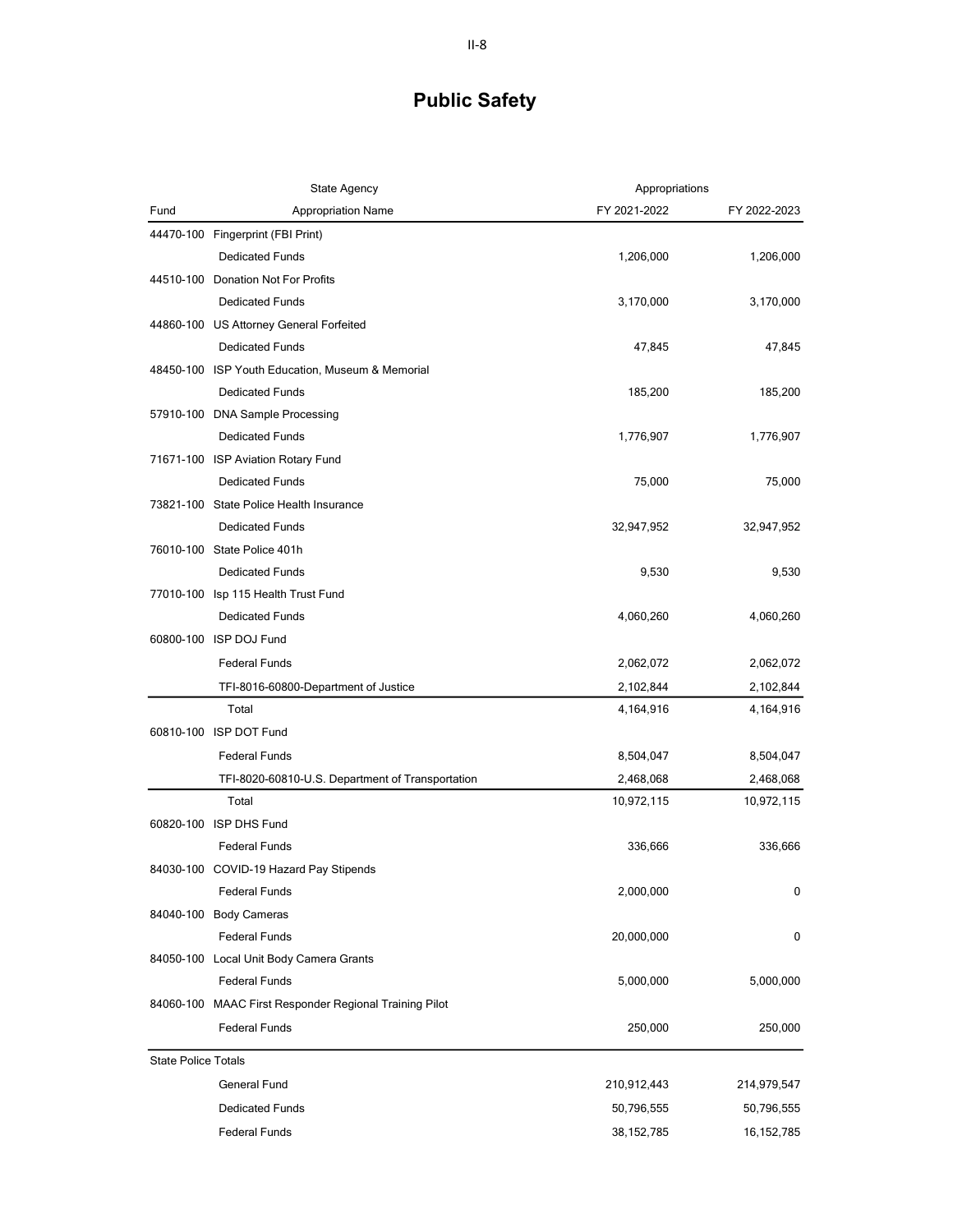|                         | State Agency                                                                              | Appropriations |              |
|-------------------------|-------------------------------------------------------------------------------------------|----------------|--------------|
| Fund                    | <b>Appropriation Name</b>                                                                 | FY 2021-2022   | FY 2022-2023 |
|                         | Total                                                                                     | 299,861,783    | 281,928,887  |
|                         |                                                                                           |                |              |
| <b>Adjutant General</b> |                                                                                           |                |              |
|                         | 10495-110 Camp Atterbury Muscatatuck Center for Complex Operations<br><b>General Fund</b> | 503,273        |              |
|                         | 11030-110 Adjutant General                                                                |                | 503,273      |
|                         | <b>General Fund</b>                                                                       | 9,595,329      | 9,595,329    |
|                         | 15250-110 MUTC - Muscatatuck Urban Training Center                                        |                |              |
|                         | <b>General Fund</b>                                                                       | 927,658        | 927,658      |
|                         | 15260-110 Hoosier Youth Challenge Academy                                                 |                |              |
|                         | <b>General Fund</b>                                                                       | 2,385,031      | 2,385,031    |
|                         | 18213-110 Governor's Civil and Military Contingency Fund                                  |                |              |
|                         | General Fund                                                                              | 65,031         | 65,031       |
|                         | 60900-110 Department of Defense                                                           |                |              |
|                         | <b>Federal Funds</b>                                                                      | 71,836,495     | 71,836,495   |
|                         | TFI-1000-11030-Adjutant General                                                           | 3,500,000      | 3,500,000    |
|                         | TFI-1000-15260-Hoosier Youth Challenge Academy                                            | 1,000,000      | 1,000,000    |
|                         | Total                                                                                     | 76,336,495     | 76,336,495   |
|                         |                                                                                           |                |              |
|                         | <b>Adjutant General Totals</b>                                                            |                |              |
|                         | <b>General Fund</b>                                                                       | 13,476,322     | 13,476,322   |
|                         | <b>Federal Funds</b>                                                                      | 71,836,495     | 71,836,495   |
|                         | Total                                                                                     | 85,312,817     | 85,312,817   |
|                         | <b>Criminal Justice Institute</b>                                                         |                |              |
|                         | 13118-032 Office of Traffic Safety                                                        |                |              |
|                         | <b>General Fund</b>                                                                       | 507,633        | 507,633      |
|                         | 13146-032 Crime Guns Task Force                                                           |                |              |
|                         | General Fund                                                                              | 5,000,000      | 5,000,000    |
|                         | 13147-032 Local Law Enforcement Training Grants                                           |                |              |
|                         | <b>General Fund</b>                                                                       | 3,500,000      | 3,500,000    |
|                         | 15150-032 Criminal Justice Institute - Admin. Match                                       |                |              |
|                         | General Fund                                                                              | 1,577,171      | 1,577,171    |
|                         | Ded-2090-31310-Victim and Witness Assistance Fund                                         | 50,000         | 50,000       |
|                         | Ded-2540-34510-State Drug Free Communities Fund                                           | 50,000         | 50,000       |
|                         | Ded-2780-36310-Indiana Safe Schools Fund                                                  | 25,000         | 25,000       |
|                         | Ded-3180-38410-Violent Crime Victims Compensation Fund                                    | 10,000         | 10,000       |
|                         | Total                                                                                     | 1,712,171      | 1,712,171    |
|                         | 16870-032 Drug Enforcement Match                                                          |                |              |
|                         | General Fund                                                                              | 250,000        | 250,000      |
|                         |                                                                                           |                |              |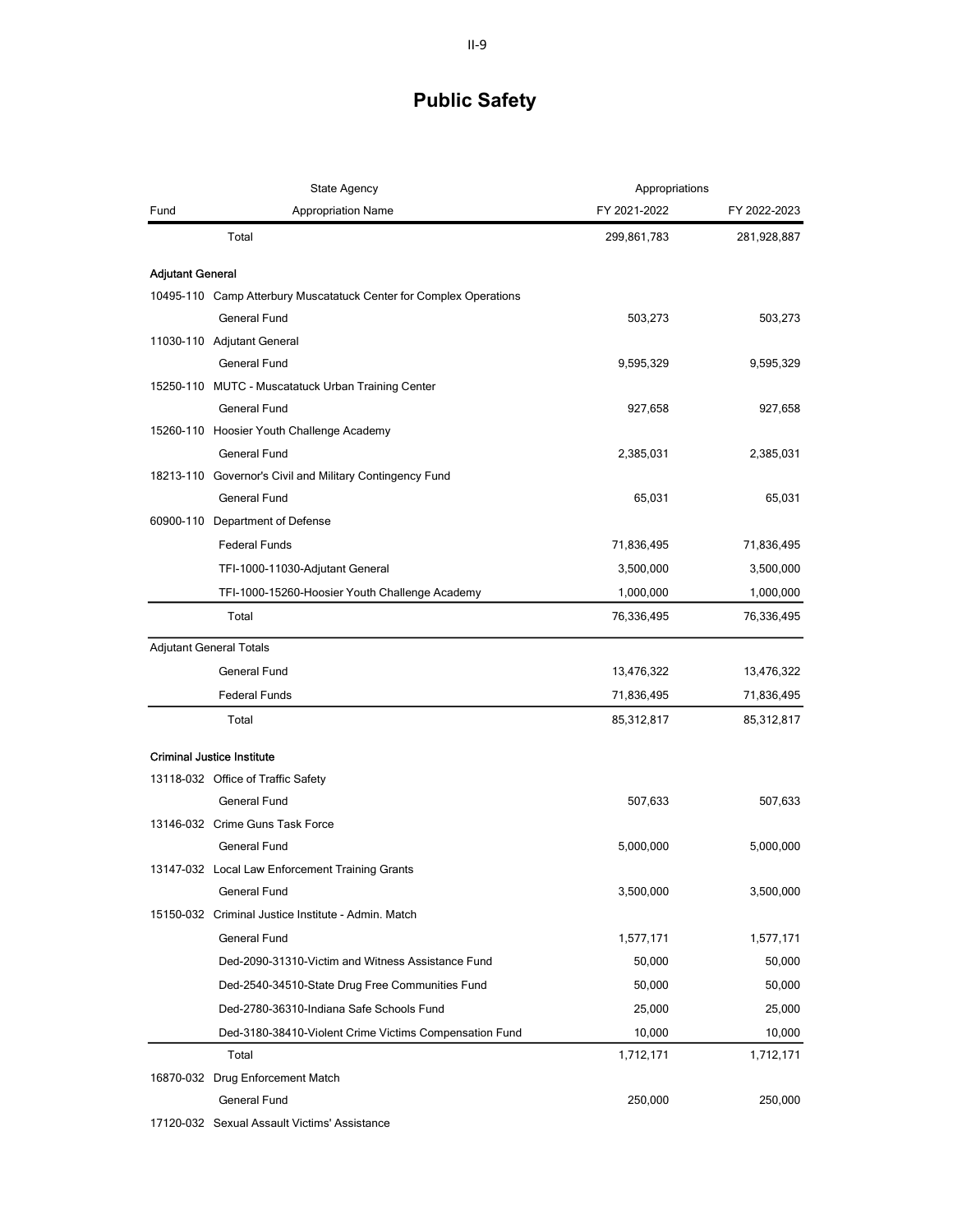|      | State Agency                                           | Appropriations |              |
|------|--------------------------------------------------------|----------------|--------------|
| Fund | <b>Appropriation Name</b>                              | FY 2021-2022   | FY 2022-2023 |
|      | <b>General Fund</b>                                    | 2,000,000      | 2,000,000    |
|      | 16950-032 Child Restraint System Fund                  |                |              |
|      | <b>Dedicated Funds</b>                                 | 53,900         | 53,900       |
|      | 31310-032 Victim and Witness Assistance Fund           |                |              |
|      | <b>Dedicated Funds</b>                                 | 381,833        | 381,833      |
|      | 32610-032 Alcohol and Drug Countermeasures             |                |              |
|      | <b>Dedicated Funds</b>                                 | 335,000        | 335,000      |
|      | 34510-032 State Drug Free Communities Fund             |                |              |
|      | <b>Dedicated Funds</b>                                 | 323,125        | 323,125      |
|      | 36310-032 Indiana Safe Schools                         |                |              |
|      | Gen-1000-14870-Indiana Safe Schools                    | 1,313,059      | 1,313,059    |
|      | <b>Dedicated Funds</b>                                 | 300,000        | 300,000      |
|      | Total                                                  | 1,613,059      | 1,613,059    |
|      | 38410-032 Victims of Violent Crime Administration      |                |              |
|      | Gen-1000-15264-Victims of Violent Crime                | 3,636,841      | 3,636,841    |
|      | <b>Dedicated Funds</b>                                 | 2,550,844      | 2,550,844    |
|      | Total                                                  | 6,187,685      | 6,187,685    |
|      | 39010-032 Domestic Violence Prevention and Treatment   |                |              |
|      | Gen-1000-11590-Domest Violnce Prev & Trtmnt Pr         | 5,000,000      | 5,000,000    |
|      | <b>Dedicated Funds</b>                                 | 1,226,800      | 1,226,800    |
|      | Total                                                  | 6,226,800      | 6,226,800    |
|      | 60100-032 Department of Justice Grants                 |                |              |
|      | <b>Federal Funds</b>                                   | 18,095,293     | 18,095,293   |
|      | TFI-1000-16870-DRUG ENFORCEMENT MATCH                  | 225,000        | 225,000      |
|      | TFI-1000-15150-Admin. Match                            | 25,000         | 25,000       |
|      | Total                                                  | 18,345,293     | 18,345,293   |
|      | 60110-032 Highway Passenger & Commercial Vehicle Grant |                |              |
|      | <b>Federal Funds</b>                                   | 15,385,117     | 15,385,117   |
|      | TFI-1000-13118-Office of Traffic Safety                | 507,633        | 507,633      |
|      | Total                                                  | 15,892,750     | 15,892,750   |
|      | 60117-032 Federal Family Violence                      |                |              |
|      | <b>Federal Funds</b>                                   | 2,528,000      | 2,528,000    |
|      | 83516-032 ICJI DOJ COVID-19                            |                |              |
|      | <b>Federal Funds</b>                                   | 4,288,070      | 0            |
|      | 83593-032 ICJI DHHS COVID-19                           |                |              |
|      | <b>Federal Funds</b>                                   | 351,450        | 0            |
|      | Criminal Justice Institute Totals                      |                |              |
|      | General Fund                                           | 22,784,704     | 22,784,704   |
|      | <b>Dedicated Funds</b>                                 | 5,306,502      | 5,306,502    |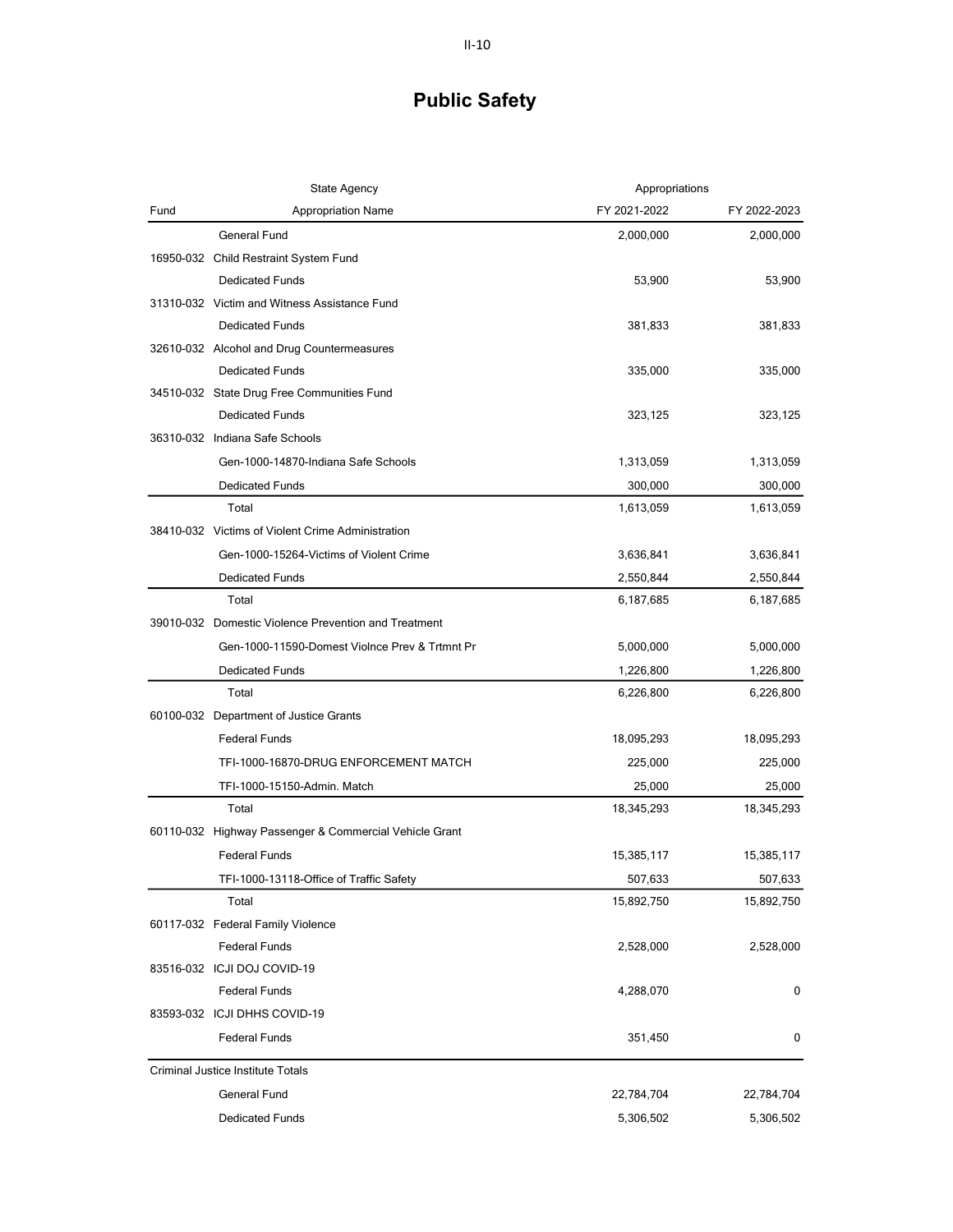| State Agency             |                                                            | Appropriations |               |
|--------------------------|------------------------------------------------------------|----------------|---------------|
| Fund                     | <b>Appropriation Name</b>                                  | FY 2021-2022   | FY 2022-2023  |
|                          | <b>Federal Funds</b>                                       | 40,647,930     | 36,008,410    |
|                          | Total                                                      | 68,739,136     | 64,099,616    |
|                          | Law Enforcement Training Academy                           |                |               |
|                          | 38920-103 Law Enforcement Training Academy                 |                |               |
|                          | Gen-1000-10870-Law Enforcement Training Acadmy             | 2,287,272      | 2,287,272     |
|                          | <b>Dedicated Funds</b>                                     | 2,584,810      | 2,622,760     |
|                          | Total                                                      | 4,872,082      | 4,910,032     |
|                          | <b>Coroners' Training Board</b>                            |                |               |
|                          | 36110-240 Coroners' Training Board                         |                |               |
|                          | <b>Dedicated Funds</b>                                     | 400,000        | 400,000       |
|                          | <b>Integrated Public Safety Commission</b>                 |                |               |
|                          | 37110-286 Integrated Public Safety Commission              |                |               |
|                          | <b>Dedicated Funds</b>                                     | 14,698,322     | 14,698,322    |
|                          | Integrated Public Safety Commission Totals                 |                |               |
|                          | <b>Dedicated Funds</b>                                     | 14,698,322     | 14,698,322    |
| Toxicology               |                                                            |                |               |
|                          | 11505-115 State Department of Toxicology                   |                |               |
|                          | <b>General Fund</b>                                        | 2,249,632      | 2,249,632     |
|                          | 44271-115 Breath Test Training and Certification Fund      |                |               |
|                          | <b>Dedicated Funds</b>                                     | 355,000        | 355,000       |
|                          | 60002-115 Toxicology DOT Fund                              |                |               |
|                          | <b>Federal Funds</b>                                       | 200,000        | 200,000       |
|                          | TFI-6000-44271-Breath Test Training and Certification Fund | 1,484          | 1,484         |
|                          | Total                                                      | 201,484        | 201,484       |
| <b>Toxicology Totals</b> |                                                            |                |               |
|                          | General Fund                                               | 2,249,632      | 2,249,632     |
|                          | <b>Dedicated Funds</b>                                     | 355,000        | 355,000       |
|                          | <b>Federal Funds</b>                                       | 200,000        | 200,000       |
|                          | Total                                                      | 2,804,632      | 2,804,632     |
|                          | LAW ENFORCEMENT TOTALS                                     |                |               |
|                          | General Fund                                               | 251,710,373    | 255,777,477   |
|                          | <b>Dedicated Funds</b>                                     | 74, 141, 189   | 74,179,139    |
|                          | <b>Federal Funds</b>                                       | 150,837,210    | 124, 197, 690 |
|                          | Total                                                      | 476,688,772    | 454,154,306   |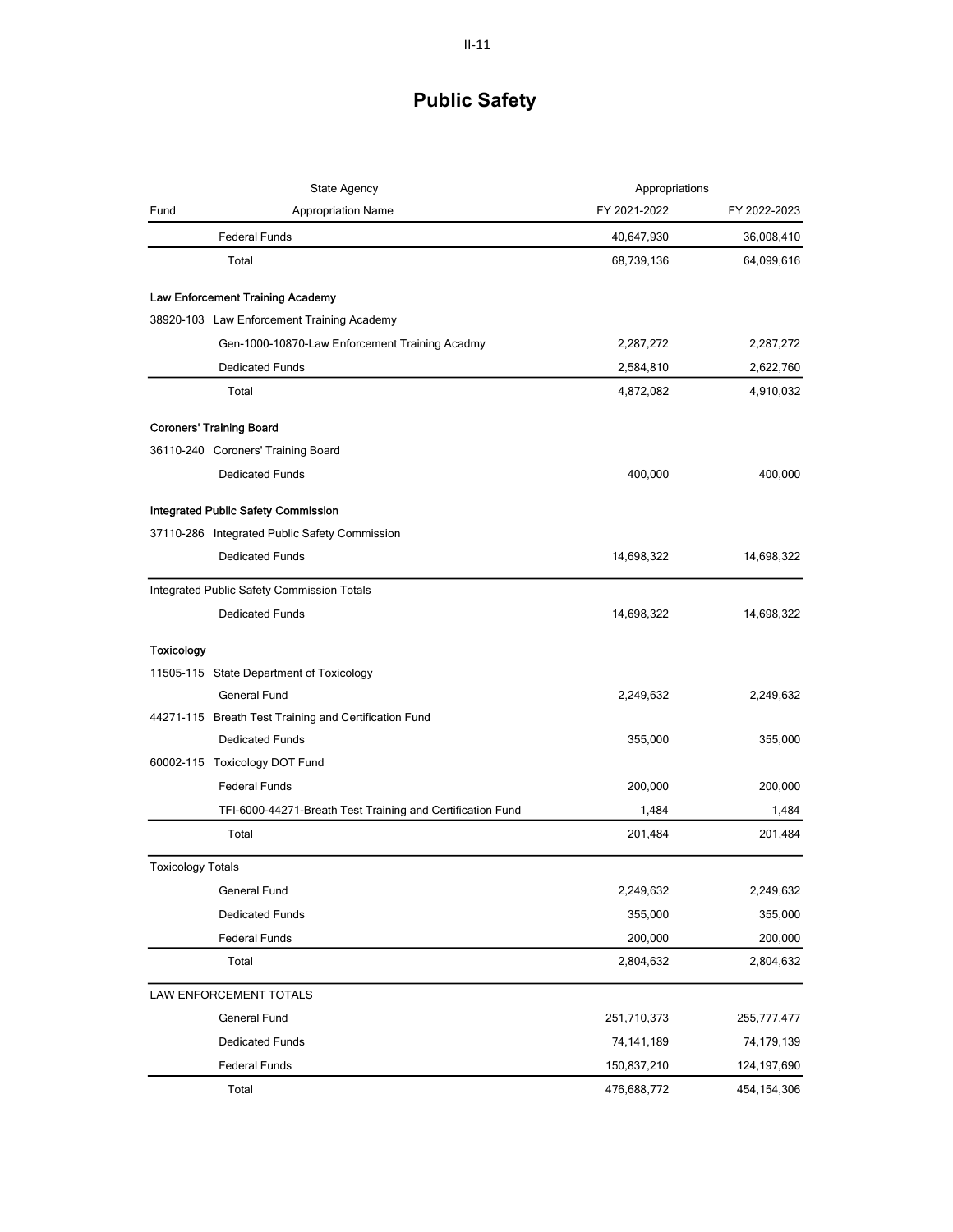|                       | State Agency                                               | Appropriations |              |
|-----------------------|------------------------------------------------------------|----------------|--------------|
| Fund                  | <b>Appropriation Name</b>                                  | FY 2021-2022   | FY 2022-2023 |
|                       | <b>REGULATORY &amp; LICENSING</b>                          |                |              |
| <b>Motor Vehicles</b> |                                                            |                |              |
|                       |                                                            |                |              |
|                       | <b>Bureau of Motor Vehicles</b>                            |                |              |
|                       | 13077-235 Bureau of Motor Vehicles                         |                |              |
|                       | <b>General Fund</b>                                        | 26,309,849     | 26,309,849   |
|                       | 36510-235 Financial Responsibility Compliance Verification |                |              |
|                       | <b>Dedicated Funds</b>                                     | 6,436,521      | 6,608,981    |
|                       | 43210-235 Motorcycle Operator Safety                       |                |              |
|                       | <b>Dedicated Funds</b>                                     | 1,430,622      | 1,411,122    |
|                       | 50210-235 State Motor Vehicle Technology                   |                |              |
|                       | <b>Dedicated Funds</b>                                     | 7,250,000      | 6,850,000    |
|                       | <b>Bureau of Motor Vehicles Totals</b>                     |                |              |
|                       | <b>General Fund</b>                                        | 26,309,849     | 26,309,849   |
|                       | <b>Dedicated Funds</b>                                     | 15, 117, 143   | 14,870,103   |
|                       | Total                                                      | 41,426,992     | 41,179,952   |
|                       | <b>Bureau of Motor Vehicles Commission</b>                 |                |              |
|                       | 40910-340 License Branches                                 |                |              |
|                       | <b>Dedicated Funds</b>                                     | 106,681,667    | 106,681,667  |
|                       | <b>Motor Vehicles Totals</b>                               |                |              |
|                       | General Fund                                               | 26,309,849     | 26,309,849   |
|                       | <b>Dedicated Funds</b>                                     | 121,798,810    | 121,551,770  |
|                       | Total                                                      | 148,108,659    | 147,861,619  |
|                       | <b>Department of Labor</b>                                 |                |              |
|                       | 11960-225 Department of Labor                              |                |              |
|                       | General Fund                                               | 703,185        | 703,185      |
|                       |                                                            | 46,208         | 46,208       |
|                       | TEO-2660-35510-Employment of Youth Fund                    |                |              |
|                       | TEO-8017-61300-Fed. Dept. of Labor                         | 245,000        | 245,000      |
|                       | Total                                                      | 994,393        | 994,393      |
|                       | 11980-225 Bureau of Mines and Safety                       |                |              |
|                       | General Fund                                               | 156,517        | 156,517      |
|                       | 12000-225 Quality, Metrics, and Statistics (M.I.S.)        |                |              |
|                       | General Fund                                               | 151,682        | 151,682      |
|                       | 15110-225 Occupational Safety and Health                   |                |              |
|                       | General Fund                                               | 2,269,118      | 2,269,118    |
|                       | 35510-225 Employment of Youth                              |                |              |
|                       | <b>Dedicated Funds</b>                                     | 532,110        | 532,110      |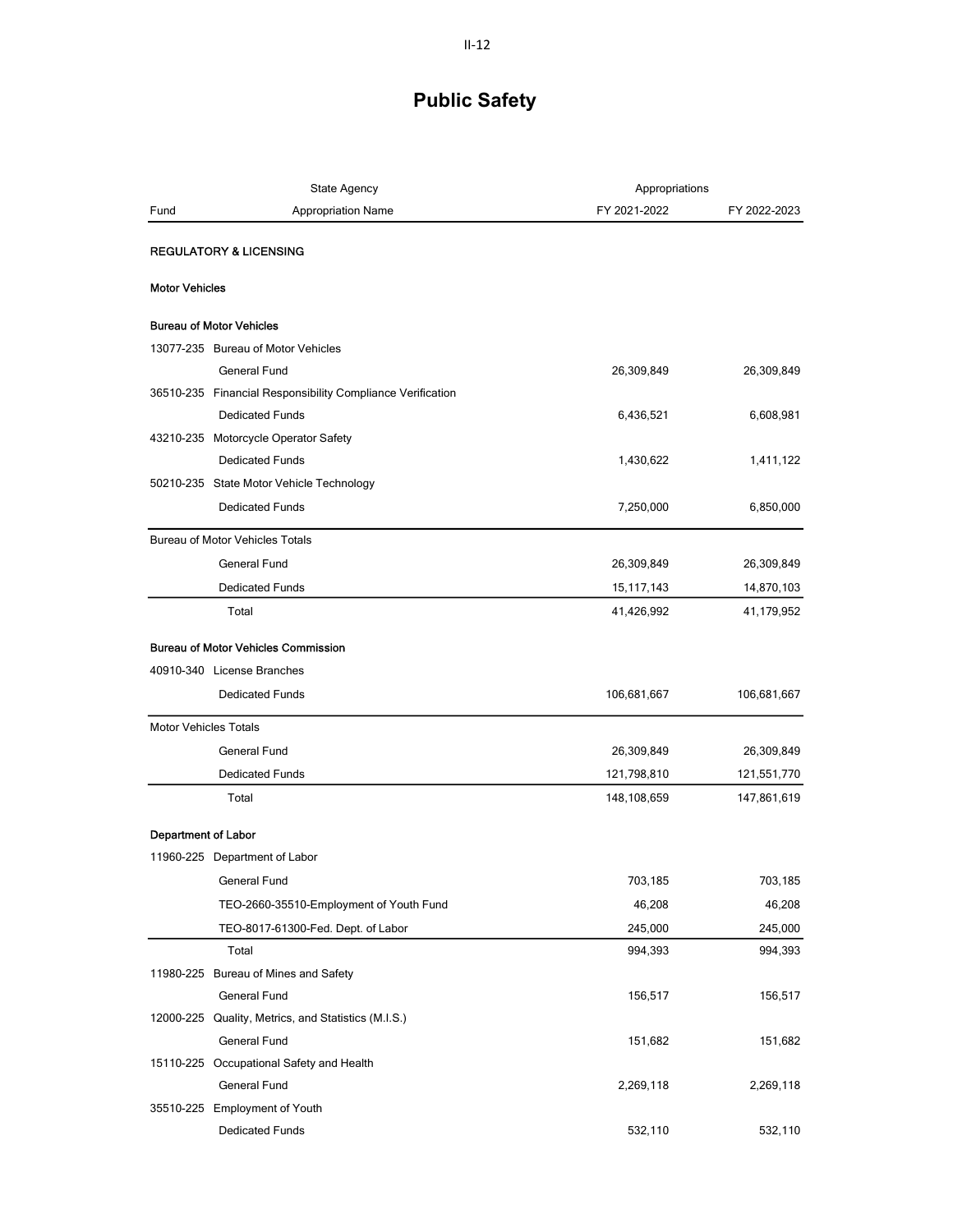|                  | <b>State Agency</b>                                             | Appropriations |              |
|------------------|-----------------------------------------------------------------|----------------|--------------|
| Fund             | <b>Appropriation Name</b>                                       | FY 2021-2022   | FY 2022-2023 |
| 40810-225 INSafe |                                                                 |                |              |
|                  | <b>Dedicated Funds</b>                                          | 380,873        | 380,873      |
| 61300-225        | US Dept of Labor Fund                                           |                |              |
|                  | <b>Federal Funds</b>                                            | 3,476,869      | 3,476,869    |
|                  | TFI-1000-12000-Quality, Metrics, and Statistics (m.i.s.)        | 151,682        | 151,682      |
|                  | TFI-1000-15110-Occupational Health & Safety                     | 2,269,118      | 2,269,118    |
|                  | TFI-2660-35510-Employment of Youth Fund                         | 300,000        | 300,000      |
|                  | TFI-3580-40810-Special Fund for Safety and Health Consultatio   | 380,873        | 380,873      |
|                  | Total                                                           | 6,578,542      | 6,578,542    |
|                  | Department of Labor Totals                                      |                |              |
|                  | General Fund                                                    | 3,280,502      | 3,280,502    |
|                  | <b>Dedicated Funds</b>                                          | 912,983        | 912,983      |
|                  | <b>Federal Funds</b>                                            | 3,476,869      | 3,476,869    |
|                  | Total                                                           | 7,670,354      | 7,670,354    |
|                  | <b>Department of Insurance</b>                                  |                |              |
|                  | 36410-210 Department of Insurance - Operating                   |                |              |
|                  | <b>Dedicated Funds</b>                                          | 7,391,633      | 7,391,633    |
|                  | 36430-210 All Payer Claims Database                             |                |              |
|                  | <b>Dedicated Funds</b>                                          | 4,300,000      | 1,000,000    |
|                  | 37920-210 Bail Bond Division                                    |                |              |
|                  | <b>Dedicated Funds</b>                                          | 66,465         | 66,465       |
|                  | 48810-210 Patients' Compensation Fund                           |                |              |
|                  | <b>Dedicated Funds</b>                                          | 106,000,000    | 106,000,000  |
|                  | 48820-210 Patients' Compensation Authority                      |                |              |
|                  | <b>Dedicated Funds</b>                                          | 4,149,289      | 4,149,289    |
|                  | 50910-210 Political Subdivision Risk Management                 |                |              |
|                  | <b>Dedicated Funds</b>                                          | 133,108        | 133,108      |
|                  | 51020-210 Mine Subsidence Insurance                             |                |              |
|                  | Dedicated Funds                                                 | 2,400,000      | 2,400,000    |
|                  | 54510-210 Title Insurance Enforcement Operating                 |                |              |
|                  | Dedicated Funds                                                 | 902,940        | 902,940      |
| 61200-210        | Ind. Dept. of Insurance/U.S. Dept. of Health and Human Services |                |              |
|                  | <b>Federal Funds</b>                                            | 2,668,350      | 2,668,350    |
|                  | Department of Insurance Totals                                  |                |              |
|                  | <b>Dedicated Funds</b>                                          | 125,343,435    | 122,043,435  |
|                  | <b>Federal Funds</b>                                            | 2,668,350      | 2,668,350    |
|                  | Total                                                           | 128,011,785    | 124,711,785  |

Alcohol and Tobacco Commission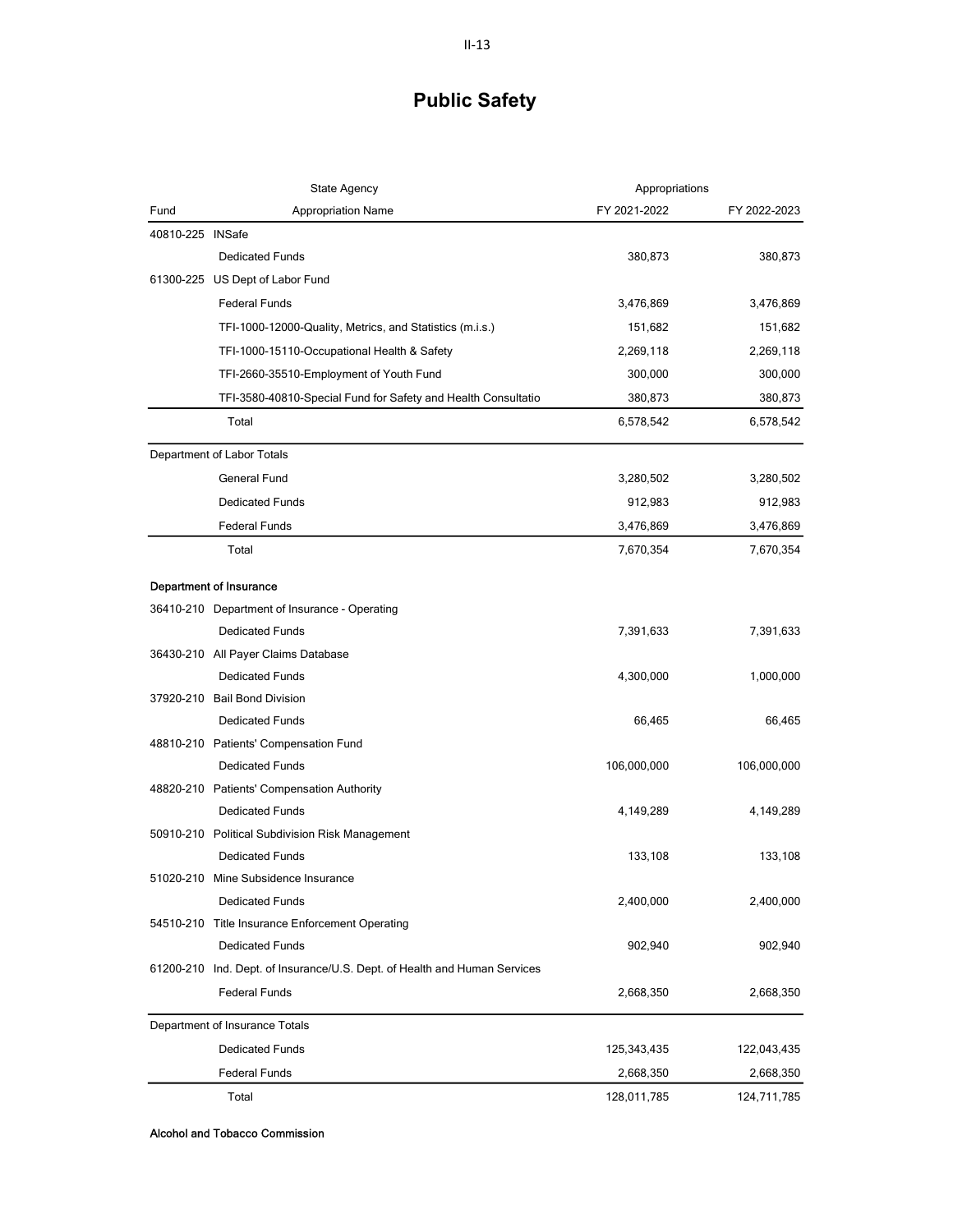|           | <b>State Agency</b>                                                     | Appropriations |              |
|-----------|-------------------------------------------------------------------------|----------------|--------------|
| Fund      | <b>Appropriation Name</b>                                               | FY 2021-2022   | FY 2022-2023 |
|           | 37620-230 Alcohol and Tobacco Commission                                |                |              |
|           | <b>Dedicated Funds</b>                                                  | 12,499,756     | 12,499,756   |
|           | 37630-230 ATC Salary Matrix Adjustment                                  |                |              |
|           | <b>Dedicated Funds</b>                                                  | 0              | 245,000      |
|           | 37640-230 ATC OPEB Contribution                                         |                |              |
|           | <b>Dedicated Funds</b>                                                  | 638,532        | 658,617      |
|           | 47530-230 Richard D. Doyle Youth Tobacco Education and Enforcement Fund |                |              |
|           | <b>Dedicated Funds</b>                                                  | 72,849         | 72,849       |
|           | 61311-230 ATC DOT Fund                                                  |                |              |
|           | <b>Federal Funds</b>                                                    | 200,000        | 200,000      |
|           | Alcohol and Tobacco Commission Totals                                   |                |              |
|           | <b>Dedicated Funds</b>                                                  | 13,211,137     | 13,476,222   |
|           | <b>Federal Funds</b>                                                    | 200,000        | 200,000      |
|           | Total                                                                   | 13,411,137     | 13,676,222   |
|           | <b>Department of Financial Institutions</b>                             |                |              |
|           | 39220-208 Department of Financial Institutions                          |                |              |
|           | <b>Dedicated Funds</b>                                                  | 9,328,671      | 9,328,671    |
|           |                                                                         |                |              |
|           | <b>Professional Licensing Agency</b>                                    |                |              |
|           | 12030-250 Professional Licensing Agency                                 |                |              |
|           | <b>General Fund</b>                                                     | 4,522,482      | 4,522,482    |
|           | TEO-1000-17130-IMPAIRED NURSES PROGRAM                                  | 391,283        | 391,283      |
|           | TEO-1000-17350-IMPAIRED PHARMACISTS                                     | 214,779        | 214,779      |
|           | TEO-1000-18010-Architect and Landscape Archit                           | 30,266         | 30,266       |
|           | TEO-2910-30810-Dental Compliance Fund                                   | 68,759         | 68,759       |
|           | TEO-6000-45290-CONTROLLED SUBSTANCES DATA FUND                          | 566,260        | 566,260      |
|           | TEO-6000-47350-INVESTIGATIVE FUND                                       | 95,578         | 95,578       |
|           | TEO-6000-47355-ACCOUNTANT INVESTIGATIVE FUND                            | 133,094        | 133,094      |
|           | Total                                                                   | 6,022,501      | 6,022,501    |
|           | 17130-250 Impaired Nurses Program                                       |                |              |
|           | <b>Dedicated Funds</b>                                                  | 1,023,165      | 1,123,165    |
| 17350-250 | <b>Impaired Pharmacists Account</b>                                     |                |              |
|           | <b>Dedicated Funds</b>                                                  | 220,381        | 220,381      |
|           | 18010-250 ARCHITECT AND LANDSCAPE ARCHIT                                |                |              |
|           | <b>Dedicated Funds</b>                                                  | 46,708         | 46,708       |
| 30810-250 | Dental Profession Investigation                                         |                |              |
|           | <b>Dedicated Funds</b>                                                  | 100,605        | 100,605      |
|           | 30910-250 Physician Investigation                                       |                |              |
|           | Dedicated Funds                                                         | 7,586          | 7,586        |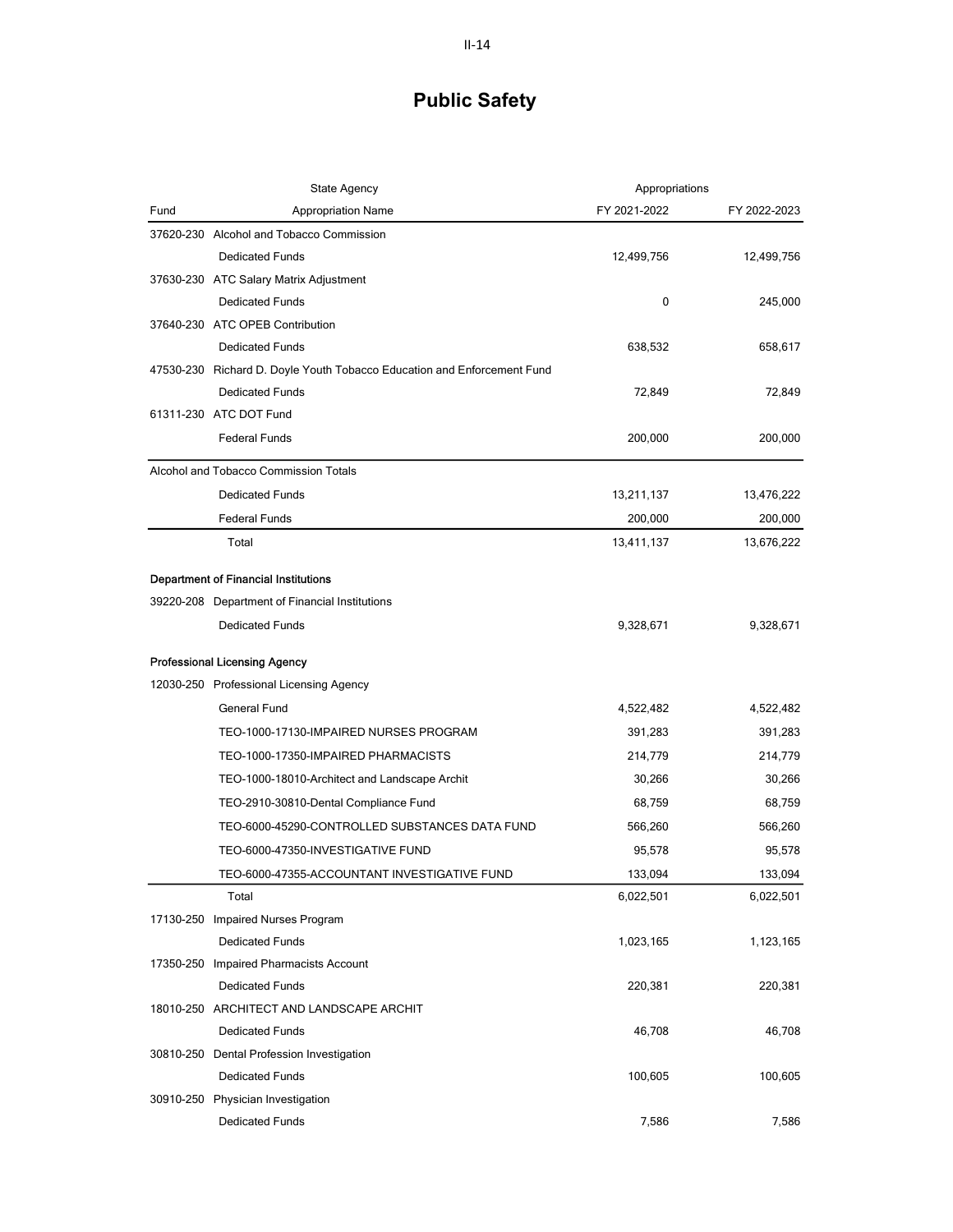|      | <b>State Agency</b>                                       | Appropriations |              |
|------|-----------------------------------------------------------|----------------|--------------|
| Fund | <b>Appropriation Name</b>                                 | FY 2021-2022   | FY 2022-2023 |
|      | 35610-250 Preneed Consumer Protection                     |                |              |
|      | <b>Dedicated Funds</b>                                    | 67,000         | 67,000       |
|      | 40310-250 Board of Funeral and Cemetery Service           |                |              |
|      | <b>Dedicated Funds</b>                                    | 250            | 250          |
|      | 45290-250 Controlled Substances Data Fund (INSPECT)       |                |              |
|      | <b>Dedicated Funds</b>                                    | 1,459,572      | 1,459,572    |
|      | 47340-250 Real Estate Appraiser Federal Registration Fee  |                |              |
|      | <b>Dedicated Funds</b>                                    | 52,997         | 135,550      |
|      | 47350-250 Investigative Fund                              |                |              |
|      | <b>Dedicated Funds</b>                                    | 96,420         | 96,420       |
|      | 47355-250 Accountant Investigative Fund                   |                |              |
|      | <b>Dedicated Funds</b>                                    | 132,558        | 132,558      |
|      | 61390-250 PLA DHHS Fund                                   |                |              |
|      | <b>Federal Funds</b>                                      | 675,000        | 0            |
|      | Professional Licensing Agency Totals                      |                |              |
|      | General Fund                                              | 4,522,482      | 4,522,482    |
|      | <b>Dedicated Funds</b>                                    | 3,207,242      | 3,389,795    |
|      | <b>Federal Funds</b>                                      | 675,000        | 0            |
|      | Total                                                     | 8,404,724      | 7,912,277    |
|      | <b>Civil Rights Commission</b>                            |                |              |
|      | 12080-258 Civil Rights Commission                         |                |              |
|      | General Fund                                              | 1,815,077      | 1,815,077    |
|      | 12081-258 Commission on Hispanic/Latino Affairs           |                |              |
|      | <b>General Fund</b>                                       | 102,432        | 102,432      |
|      | 12082-258 Commission for Women                            |                |              |
|      | <b>General Fund</b>                                       | 98,115         | 98,115       |
|      | 12083-258 Native American Indian Affairs Commission       |                |              |
|      | General Fund                                              | 74,379         | 74,379       |
|      | 12084-258 Commission on the Social Status of Black Males  |                |              |
|      | General Fund                                              | 135,431        | 135,431      |
|      | 17100-258 Dr. Martin Luther King Jr. Holiday Commission   |                |              |
|      | General Fund                                              | 50,000         | 50,000       |
|      | 44350-258 Black Males Conference Fees                     |                |              |
|      | <b>Dedicated Funds</b>                                    | 4,869          | 4,869        |
|      | 45860-258 Women Special Fund                              |                |              |
|      | <b>Dedicated Funds</b>                                    | 1,534          | 1,534        |
|      | 45870-258 ICRC Workshops                                  |                |              |
|      | <b>Dedicated Funds</b>                                    | 70,941         | 70,941       |
|      | 47280-258 Dr. Martin Luther King Jr In Holiday Commission |                |              |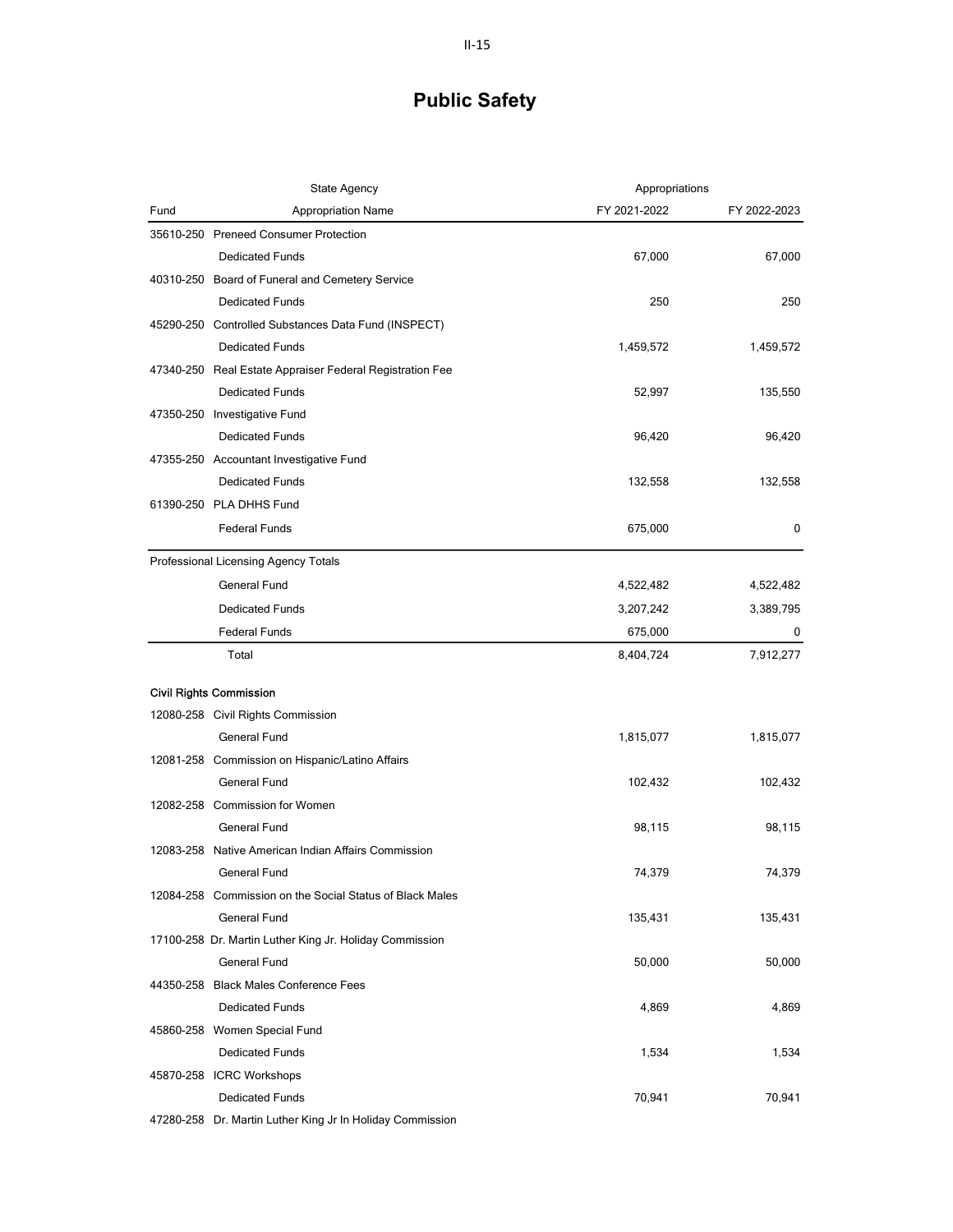| State Agency                                            | Appropriations |              |
|---------------------------------------------------------|----------------|--------------|
| <b>Appropriation Name</b><br>Fund                       | FY 2021-2022   | FY 2022-2023 |
| <b>Dedicated Funds</b>                                  | 1,360          | 1,360        |
| Indiana Native American Affairs Trust Fund<br>47951-258 |                |              |
| <b>Dedicated Funds</b>                                  | 17,628         | 17,628       |
| 61400-258 2000 Fair Housing Improvement Program Grant   |                |              |
| <b>Federal Funds</b>                                    | 361,569        | 361,569      |
| 61401-258 CRC EEOC Fund                                 |                |              |
| <b>Federal Funds</b>                                    | 181,536        | 181,536      |
| Civil Rights Commission Totals                          |                |              |
| General Fund                                            | 2,275,434      | 2,275,434    |
| <b>Dedicated Funds</b>                                  | 96,332         | 96,332       |
| <b>Federal Funds</b>                                    | 543,105        | 543,105      |
| Total                                                   | 2,914,871      | 2,914,871    |
| <b>Utility Consumer Counselor</b>                       |                |              |
| 38550-205 Gas Cost Adjustment Settlement                |                |              |
| <b>Dedicated Funds</b>                                  | 41,000         | 41,000       |
| 38560-205 Utility Consumer Counselor                    |                |              |
| <b>Dedicated Funds</b>                                  | 6,907,660      | 6,907,660    |
| 38570-205 Expert Witness Fees and Audit                 |                |              |
| <b>Dedicated Funds</b>                                  | 787,998        | 787,998      |
| Utility Consumer Counselor Totals                       |                |              |
| <b>Dedicated Funds</b>                                  | 7,736,658      | 7,736,658    |
| Utility Regulatory Commission                           |                |              |
| 38520-200 Utility Regulatory Commission                 |                |              |
| <b>Dedicated Funds</b>                                  | 8,911,987      | 8,911,987    |
| 48691-200 Underground Plant Protection Account          |                |              |
| <b>Dedicated Funds</b>                                  | 671,891        | 671,891      |
| 61100-200 IURC DOT Fund                                 |                |              |
| <b>Federal Funds</b>                                    | 1,129,965      | 1,129,965    |
| TFI-3200-38520-Public Utility Fund                      | 500,000        | 500,000      |
| Total                                                   | 1,629,965      | 1,629,965    |
| Utility Regulatory Commission Totals                    |                |              |
| <b>Dedicated Funds</b>                                  | 9,583,878      | 9,583,878    |
| <b>Federal Funds</b>                                    | 1,129,965      | 1,129,965    |
| Total                                                   | 10,713,843     | 10,713,843   |
| <b>Worker's Compensation Board</b>                      |                |              |
| 11940-220 Worker's Compensation Board                   |                |              |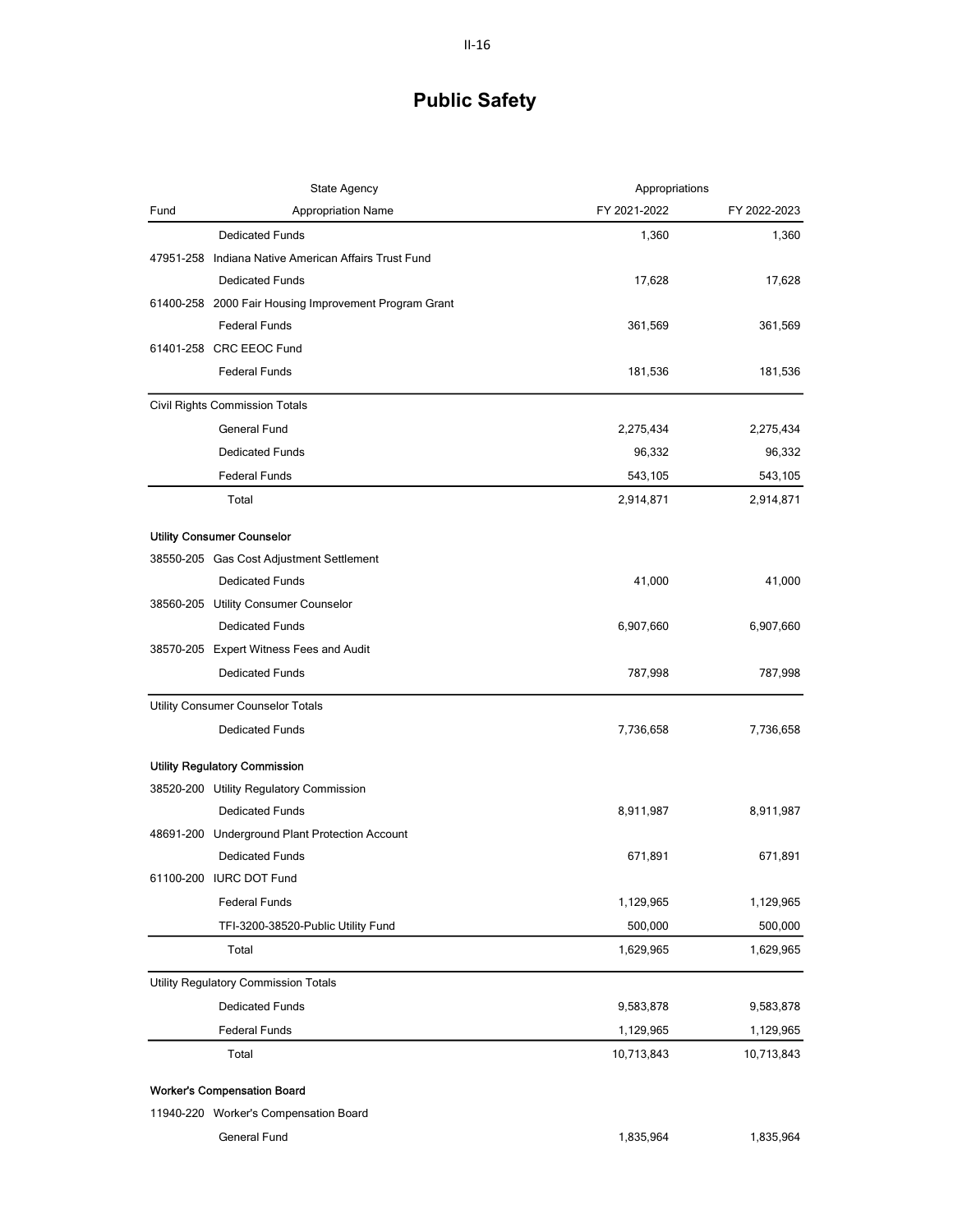| State Agency |                                                                  | Appropriations |              |
|--------------|------------------------------------------------------------------|----------------|--------------|
| Fund         | <b>Appropriation Name</b>                                        | FY 2021-2022   | FY 2022-2023 |
|              | Ded-2610-35010-Worker's Compensation Supplemental Admini         | 409,155        | 409,155      |
|              | Total                                                            | 2,245,119      | 2,245,119    |
|              | 35010-220 Worker's Compensation Supplemental Administrative Fund |                |              |
|              | TFI-6000-48270-Second Injury Fund                                | 284,000        | 284,000      |
|              | 48270-220 Second Injury Fund                                     |                |              |
|              | <b>Dedicated Funds</b>                                           | 7,334,000      | 7,334,000    |
|              | 50410-220 Residual Asbestos Injury Fund                          |                |              |
|              | <b>Dedicated Funds</b>                                           | 16,695         | 16,695       |
|              | <b>Worker's Compensation Board Totals</b>                        |                |              |
|              | <b>General Fund</b>                                              | 1,835,964      | 1,835,964    |
|              | <b>Dedicated Funds</b>                                           | 7,759,850      | 7,759,850    |
|              | Total                                                            | 9,595,814      | 9,595,814    |
|              | <b>Board of Animal Health</b>                                    |                |              |
|              | 12680-351 Board of Animal Health                                 |                |              |
|              | <b>General Fund</b>                                              | 5,144,744      | 5,144,744    |
|              | TEO-5730-57300-Captive Cervidae Programs Fund                    | 40,000         | 40,000       |
|              | TEO-6000-44223-Equine Health & Care Programs                     | 150,000        | 150,000      |
|              | TEO-6000-48687-Dog Breeder / Broker Registrat                    | 17,850         | 17,850       |
|              | TEO-8010-61700-Fed. Dept. of Agriculture                         | 140,000        | 140,000      |
|              | TFI-1000-18211-Indemnity Fund                                    | 42,500         | 42,500       |
|              | Total                                                            | 5,535,094      | 5,535,094    |
|              | 15170-351 Meat & Poultry                                         |                |              |
|              | General Fund                                                     | 1,965,106      | 1,965,106    |
|              | 18211-351 Indemnity Fund                                         |                |              |
|              | <b>General Fund</b>                                              | 42,500         | 42,500       |
| 38020-351    | Dairy Drug Residue Abatement Fund                                |                |              |
|              | <b>Dedicated Funds</b>                                           | 2,400          | 2,400        |
|              | 44223-351 Equine Health & Care Programs                          |                |              |
|              | <b>Dedicated Funds</b>                                           | 150,000        | 150,000      |
|              | 45510-351 Workshop Clearing Account                              |                |              |
|              | <b>Dedicated Funds</b>                                           | 1,500          | 1,500        |
|              | 48687-351 Dog Breeder / Broker Registration                      |                |              |
|              | <b>Dedicated Funds</b>                                           | 17,850         | 17,850       |
|              | 57300-351 Captive Cervidae Programs                              |                |              |
|              | <b>Dedicated Funds</b>                                           | 40,000         | 40,000       |
|              | 61700-351 Board of Animal Health - USDA                          |                |              |
|              | <b>Federal Funds</b>                                             | 1,957,644      | 1,957,644    |
|              | TFI-1000-15170-TRANSFER TO MEAT & POULTRY                        | 1,965,106      | 1,965,106    |
|              | Total                                                            | 3,922,750      | 3,922,750    |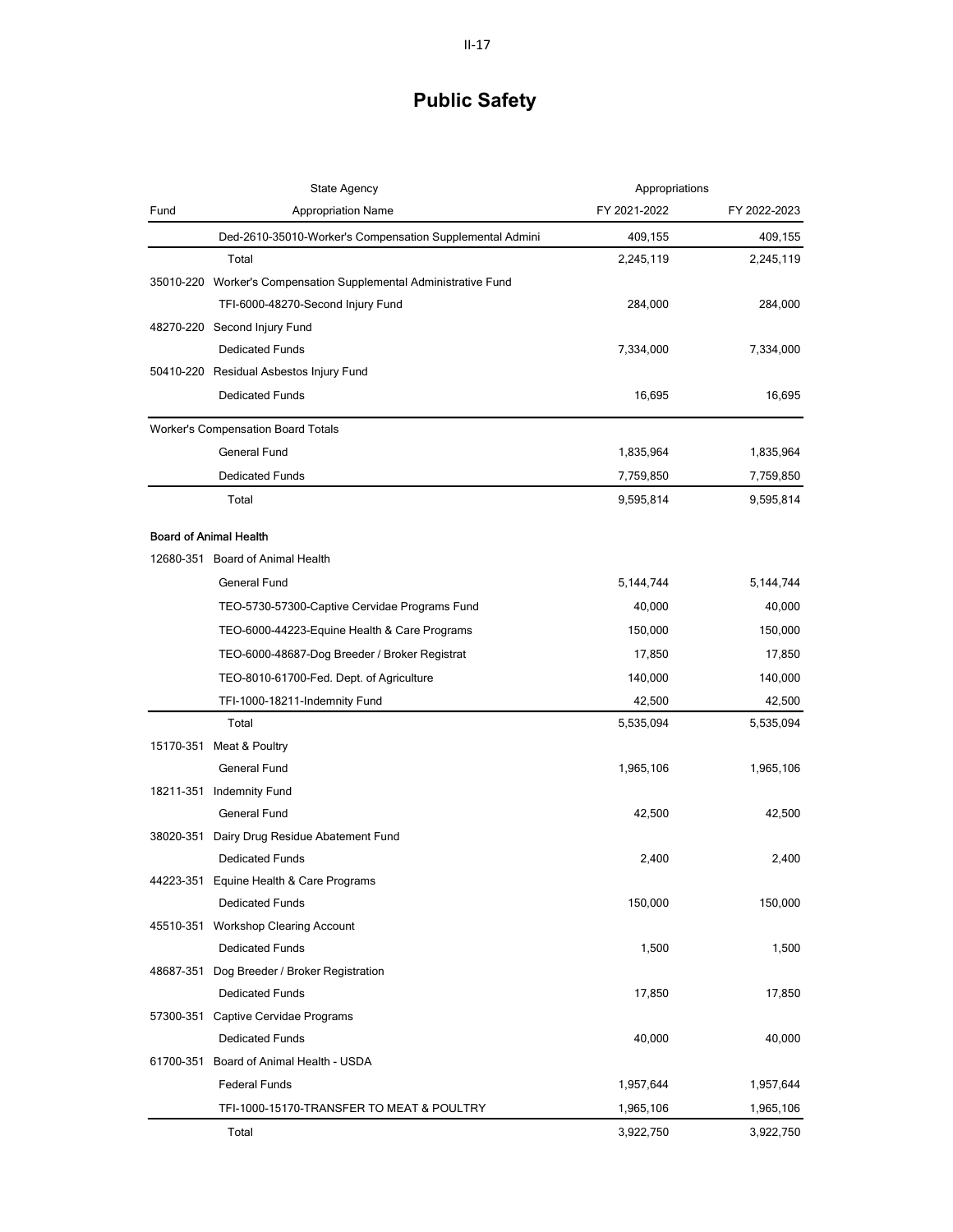|                          | <b>State Agency</b>                                         | Appropriations |              |
|--------------------------|-------------------------------------------------------------|----------------|--------------|
| Fund                     | <b>Appropriation Name</b>                                   | FY 2021-2022   | FY 2022-2023 |
|                          | Board of Animal Health Totals                               |                |              |
|                          | General Fund                                                | 7,152,350      | 7,152,350    |
|                          | <b>Dedicated Funds</b>                                      | 211,750        | 211,750      |
|                          | <b>Federal Funds</b>                                        | 1,957,644      | 1,957,644    |
|                          | Total                                                       | 9,321,744      | 9,321,744    |
|                          |                                                             |                |              |
| <b>Homeland Security</b> |                                                             |                |              |
|                          | 12420-385 Radiological Health                               |                |              |
|                          | General Fund                                                | 63,023         | 63,023       |
|                          | 15860-385 Public Assistance Grant Program - General Fund    |                |              |
|                          | <b>General Fund</b>                                         | 1              | 1            |
|                          | 17390-385 Emergency Management Contingency Fund             |                |              |
|                          | <b>General Fund</b>                                         | 97,288         | 97,288       |
|                          | 37720-385 Fire and Building Services Fund                   |                |              |
|                          | <b>Dedicated Funds</b>                                      | 13,999,391     | 14,400,553   |
|                          | 37740-385 Fire Training Infrastructure Fund (IC 22-14-6-1)  |                |              |
|                          | TFI-5240-53210-Regional Public Safety Training Fund         | 178,670        | 178,670      |
|                          | 44035-385 Nuclear Response Fund (IC 10-8-3-6)               |                |              |
|                          | <b>Dedicated Funds</b>                                      | 102,046        | 102,046      |
|                          | 44036-385 Indiana Secured School Fund                       |                |              |
|                          | Gen-1000-13084-Secured School Safety Grants                 | 19,010,000     | 19,010,000   |
|                          | 44154-385 Fire Prev and Pub Safety Fund                     |                |              |
|                          | <b>Dedicated Funds</b>                                      | 32,000         | 32,000       |
|                          | 45240-385 Statewide Fire and Building Safety Education Fund |                |              |
|                          | <b>Dedicated Funds</b>                                      | 102,815        | 102,815      |
|                          | 45590-385 Radiological Emergency Preparedness               |                |              |
|                          | <b>Dedicated Funds</b>                                      | 106,555        | 106,555      |
|                          | 47880-385 Emergency Medical Services Fund                   |                |              |
|                          | <b>Dedicated Funds</b>                                      | 3,920          | 3,920        |
|                          | 51110-385 Indiana Emergency Response Commission             |                |              |
|                          | Gen-1000-13163-State Emergency Response Comm                | 48,579         | 48,579       |
|                          | <b>Dedicated Funds</b>                                      | 63,251         | 63,251       |
|                          | Total                                                       | 111,830        | 111,830      |
|                          | 51610-385 State Disaster Relief                             |                |              |
|                          | <b>Dedicated Funds</b>                                      | 149,784        | 149,784      |
|                          | 53210-385 Regional Public Safety Training                   |                |              |
|                          | <b>Dedicated Funds</b>                                      | 1,936,185      | 1,936,185    |
|                          | 61800-385 Department of Homeland Security                   |                |              |
|                          | <b>Federal Funds</b>                                        | 29,080,959     | 29,080,959   |
|                          | 61820-385 DHS - DOT Fund                                    |                |              |